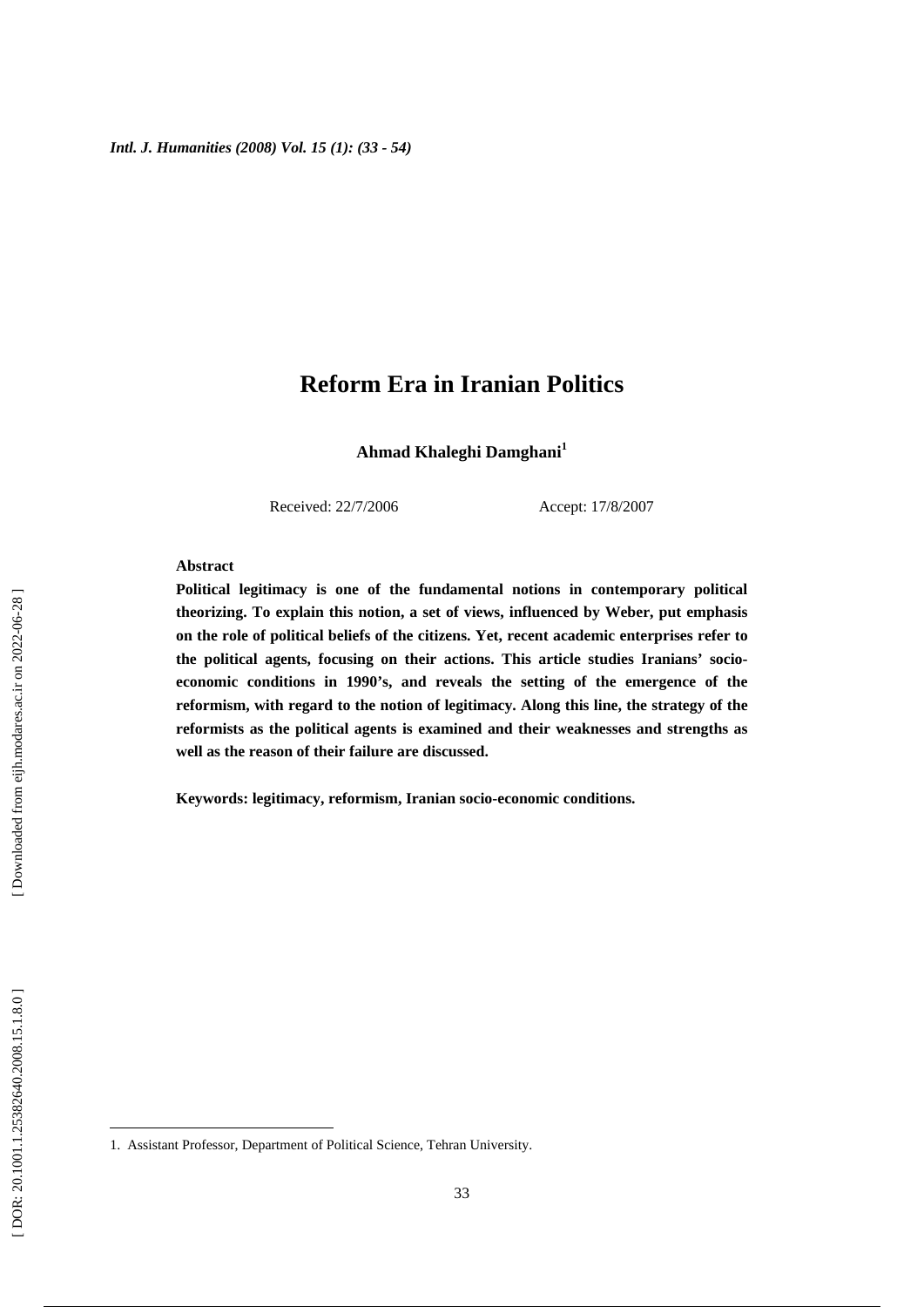#### **Introduction**

The literature on political legitimacy, following Weber, has long emphasized the role of citizens' beliefs regarding political arrangements in society. For Weber, legitimacy is

"the *belief* in legitimacy on the part of the relevant social agents; and power relations [are] as legitimate where those involved in them, subordinate as well as dominant, believe them to be so" (1968: 213).

This is how the early wave of democratization and political development literature tended to define legitimacy. Lipset, for example, defined legitimacy as the capacity "to engender and maintain the belief that the existing political institutions are the most appropriate one for the society" (Lipset, 1958: 86).

Implied in these notions of legitimacy is the idea that if beliefs regarding the rightfulness of power relations and political arrangements weaken to a significant degree, the political system is on its way to collapse. Taken to its logical extreme, as Beetham rightly argues, such theorizing leads to claims such as "the reason for the collapse of the communist regimes in Eastern Europe in 1989 lay in a deficiency of public relations rather than anything actually wrong with the system of rule itself" (Beetham, 1991:9).

The other side of the coin is the counterclaims by such regimes that political protest against them is the result of better propaganda campaigns by imperialists and the Western media. It is this implied wisdom that I want to challenge in this paper.

More recent theorizing on legitimacy emphasizes actions undertaken by political agents and how they affect the subjective beliefs of citizens in different contexts. In other words, it is power-holders' actions, their legality and the justifiability of laws on one hand, and citizens' actions in expressing consent towards a system of rule on the other. that lies at the center of debates about legitimacy of historically specific political systems (Habermas, 1994; Beetham, 1991; Arato, 1994).

Some specific questions to be asked when dealing with a political system's legitimacy are:

-Whether power has been acquired and is maintained through lawful means, however those means are defined in historically specific conditions of the country under study;

-Whether these means and rules are justifiable in terms of the values and attitudes prevalent among majorities in a given society; and

-Whether there is evidence of expressed consent on the part of citizens (Beetham,  $1991:13-17$ ).

By asking such questions, the focus shifts from what goes on inside people's minds to political agents' actions. In this paper I focus on how, in the post Iran-Iraq war period, the official discourse on legitimacy in Iran has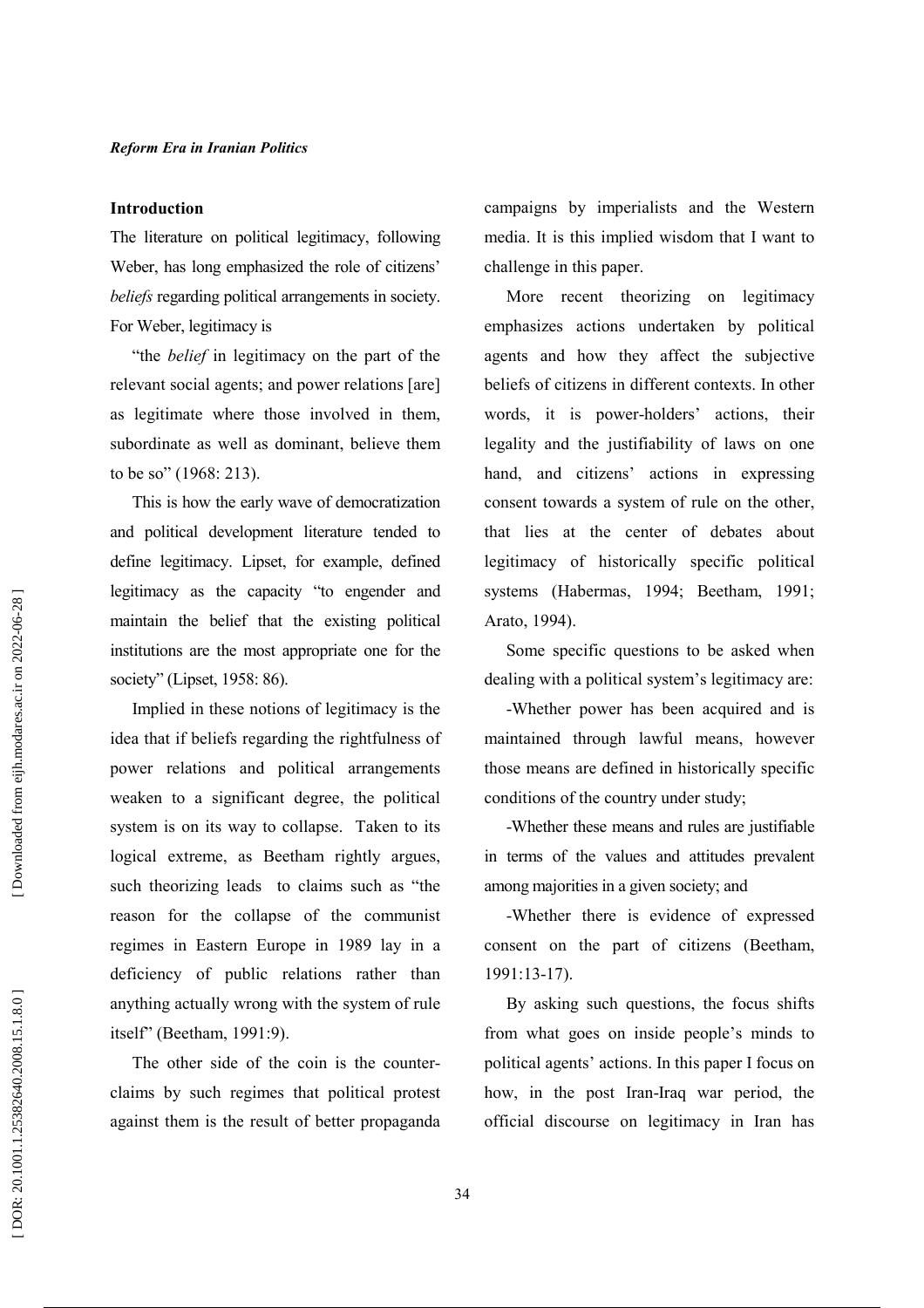shifted in consequent stages from focusing once on a 'mission' to bring about revolutionary change and a more spiritual and just society to economic *development*, and then, in more recent years, from *political reform* and democracy to authority, Islamic state and national security in the last two decades.

But before discussing those developments, I would like to give a brief picture of the available empirical evidence indicating problems - of political legitimacy in Iran.

The best source of empirical data for this purpose is the two waves of the National Survey of Values and Attitudes in Iran (NSVA) conducted in 2001 and 2003. There are about 30 political-attitude items in these surveys that could be taken as indicators of the beliefs related to political legitimacy.

Quantitative political science literature on the subject treats legitimacy as a multi-dimensional concept encompassing evaluations  $\alpha$ f government's performance (efficiency), accessibility and accountability, political system's fairness, general evaluations of societal justice, and trust in government.

In order to see how these attitude-items cluster around underlying dimensions of political legitimacy in Iran, I performed a factor analysis of all such items in the two waves of the NSVA.<sup>(1)</sup>

The results show that these 30 or so items could be taken as indicators of five underlying dimensions of political legitimacy, namely fairness of the political system, government accessibility and accountability, government efficiency, trust in government and a general sense of societal justice.

| Trust in                  | Trust in the parliament, (state-run) Radio and TV,                                         |
|---------------------------|--------------------------------------------------------------------------------------------|
| Government                | Ministry of the Interior, the Judiciary, Ministry of Culture, The Guardian Council, the    |
|                           | Expediency Council, the executive branch.                                                  |
| Accessibility and         | Success in defending freedom of expression, how much government heeds public               |
| Accountability            | opinion, how much people can criticize the government without fear, to what extent         |
|                           | political parties can be active.                                                           |
| Societal Justice          | Poor-rich gap getting wider, poor-rich gap in the next five years                          |
| <b>Political Fairness</b> | People can gain their rights through legal means, public service employment is not based   |
|                           | on meritocracy, law equally applies to officials and ordinary people, ordinary people will |
|                           | never get to the top, the governments treats all equally, People's dignity is respected.   |
| Efficiency                | How successful the government has been in promoting welfare, in implementing rule of       |
|                           | law, in consolidating security                                                             |
| NSVA <sub>1</sub>         | 2001                                                                                       |
| NSVA <sub>2</sub>         | 2003                                                                                       |

Table1 Underlying dimensions of political legitimacy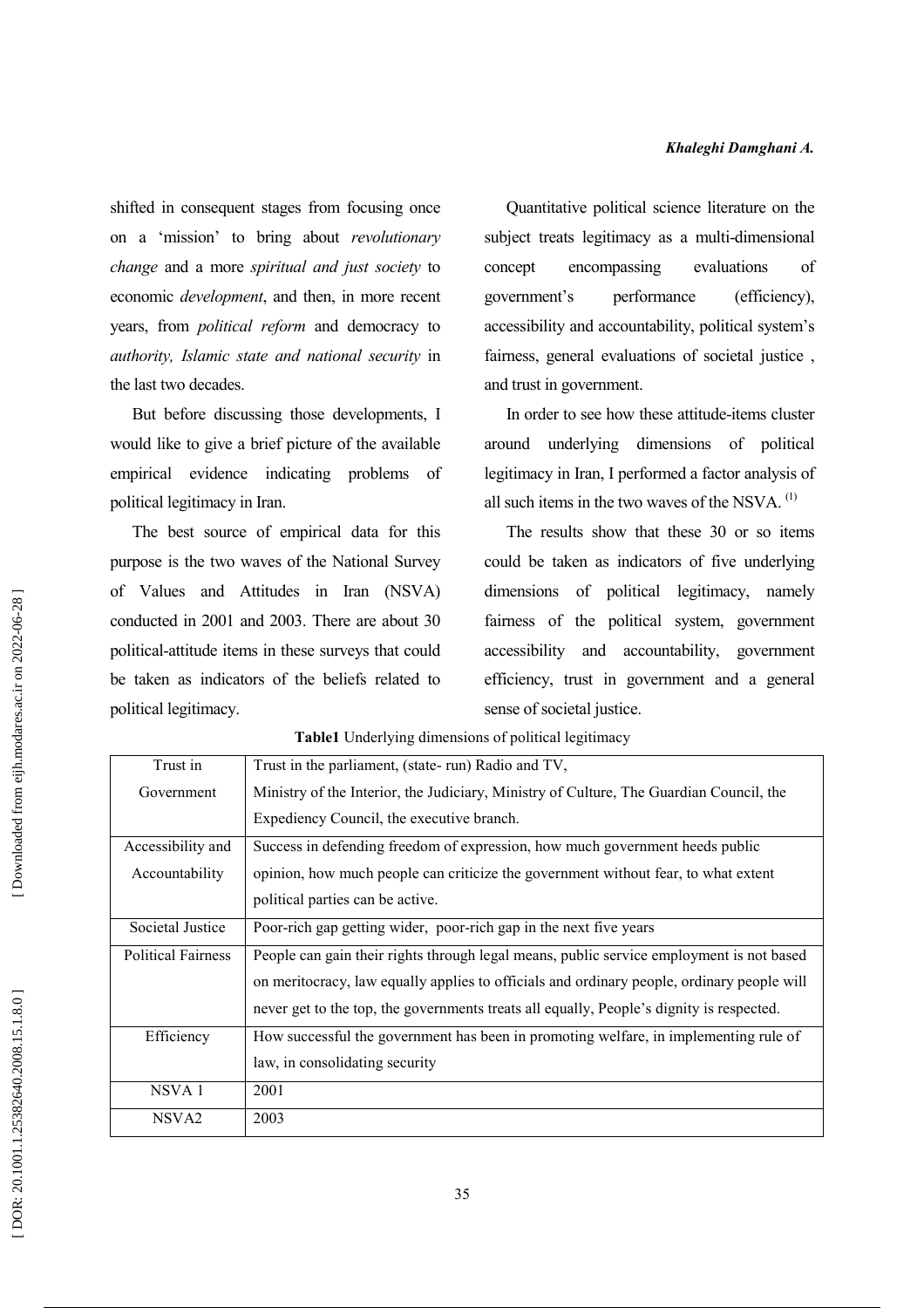#### **Uncertain Transition**

The literature on 'transition to democracy' is almost unanimous on the conclusion that 'transition' from authoritarian rule is an uncertain process that could lead to democratization or, finally, another authoritarian form of government.

Depending on the particular combination of 'unforeseen contingencies', and 'unfolding processes' initiated by parties involved in the transition, leading to intended and 'unintended

consequences', the outcome of the transition will be determined (Schmitter and Schmitter,  $1991:270$ ).

Summarizing the experience of countries in southern Europe (Spain, Portugal, Greece) in the 1970s, Latin America in the 1980s, and Eastern Europe in the late 1980s and early 1990s, the above authors produce a classification of 'modes of transition' on the basis of the interface of 'actors' and 'strategies'.



# Compromise (multilateral)

Figure 1 Modes of transition, adapted from Schmitter and Schmitter, 1991: 275

Pacts are multilateral compromises among elites about the rules of the political game (Typical cases: Spain, Uruguay).

Imposition amounts to the unilateral use of force by some elite faction in the government to bring about a fundamental change in powersharing arrangements (Typical cases: Turkey, Ecuador, the Soviet Union).

Reform usually is the outcome of pressure from below by mobilized masses and bargaining at the top by the opposition to the authoritarian regime or its hardliner factions in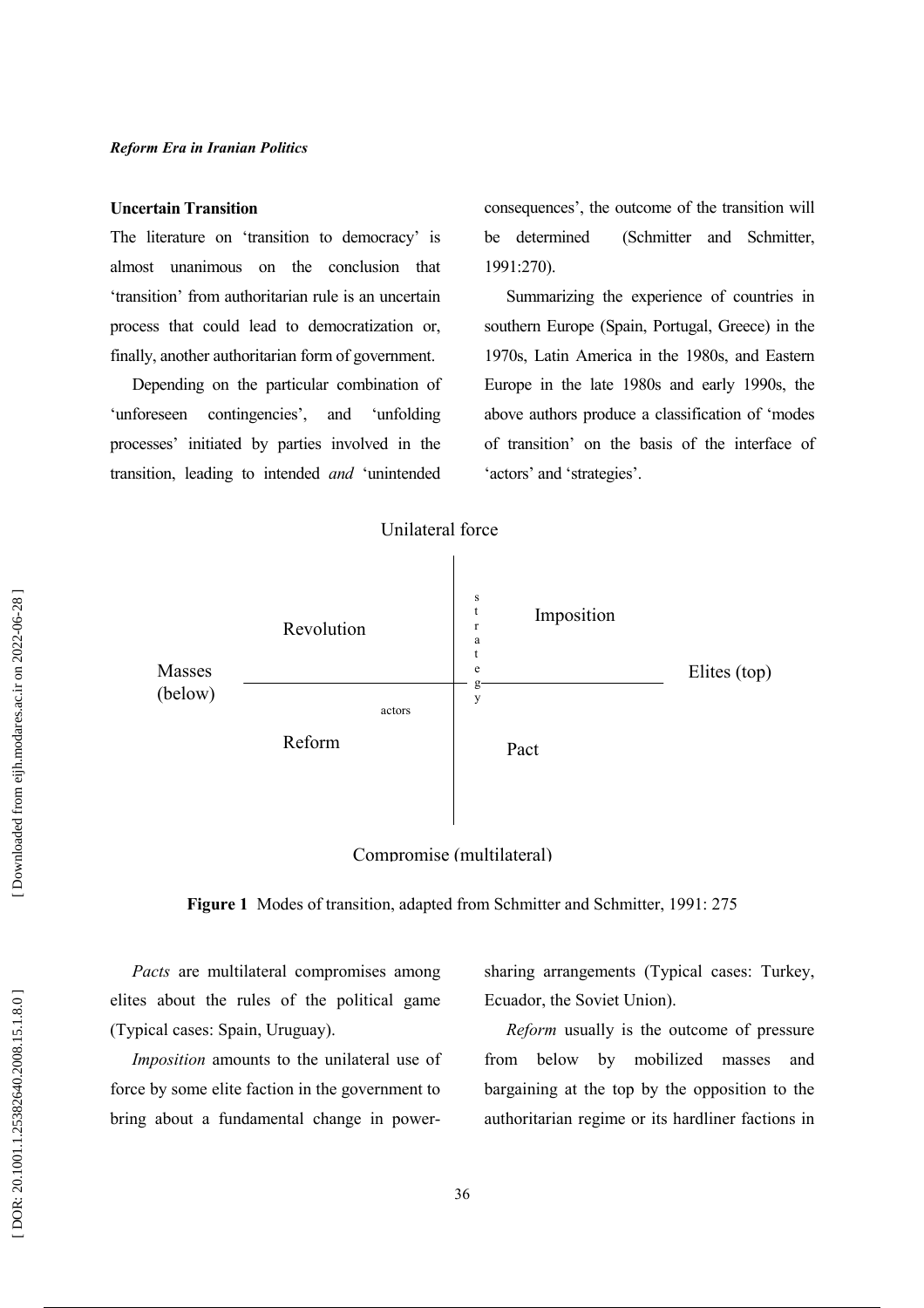order to change the rules of the political game without resorting to violence (Typical case: Poland).

Revolution is the forced removal of the authoritarian system through mass mobilization and the use of violence (Schmitter and Schmitter. 19991:  $275:$ Stepan, 1986: Prezeworski, 1986).

In southern Europe and Latin America where the governments were mainly controlled by the military or where the army had a significant say in running of the affairs of government, the ideal mode of transition turned out to be pacts. Bargaining between the authoritarian regime and the moderate democratic opposition produced a new set of rules of the political game minimally agreeable to both sides.

In Eastern Europe, where the coercive organs of the state were weak and where the main power imposing the status quo, i.e. the Soviet Union, decided to withdraw support of the communist regimes the main modes of transition were either reform, based on mass mobilization, or imposition by factions of the former ruling parties.

In all cases, however, lack of legitimacy in *itself* did not produce regime change or genuine democratic reform. Prezworski seems to be right in pointing out the fact that: "What matters for the stability of any regime is not the legitimacy of this particular system of domination but the presence or absence of preferable alternatives" (Prezworski, 1986: 51-52; see also O'Donnell and Schmitter, 1986).

#### **Critics of Structuralists**

Critical theories have of course been criticized by the structuralists. They think that analysis of the crisis is based on the study of structural relations specially in the economic/social arena: and believe that crisis in real relations and specially in class relations is the fundamental cause of legitimacy crises. The structuralists, in their explanation of the crisis, are generally divided in four groups. Their most important group thinks that emphasis on economic preconditions is the most effective cause of crisis. Marxists thinkers such as Polansas are the most important interpreters of this thesis; although in their structural view emphasis on ideological machinery and the role of political leadership has special importance. Many non-Marxist theoreticians, too, share this approach. Of course, it should be noted that the previous group directs its discussions toward the issue of passage to democracy. In their opinion, a certain level of wealth and economic progress are preconditions to the formation of political stability in the form of democratic states (Lipset, 1958: 53).

Another group of structuralists emphasize the importance of political culture as a system of beliefs and values. In their opinion,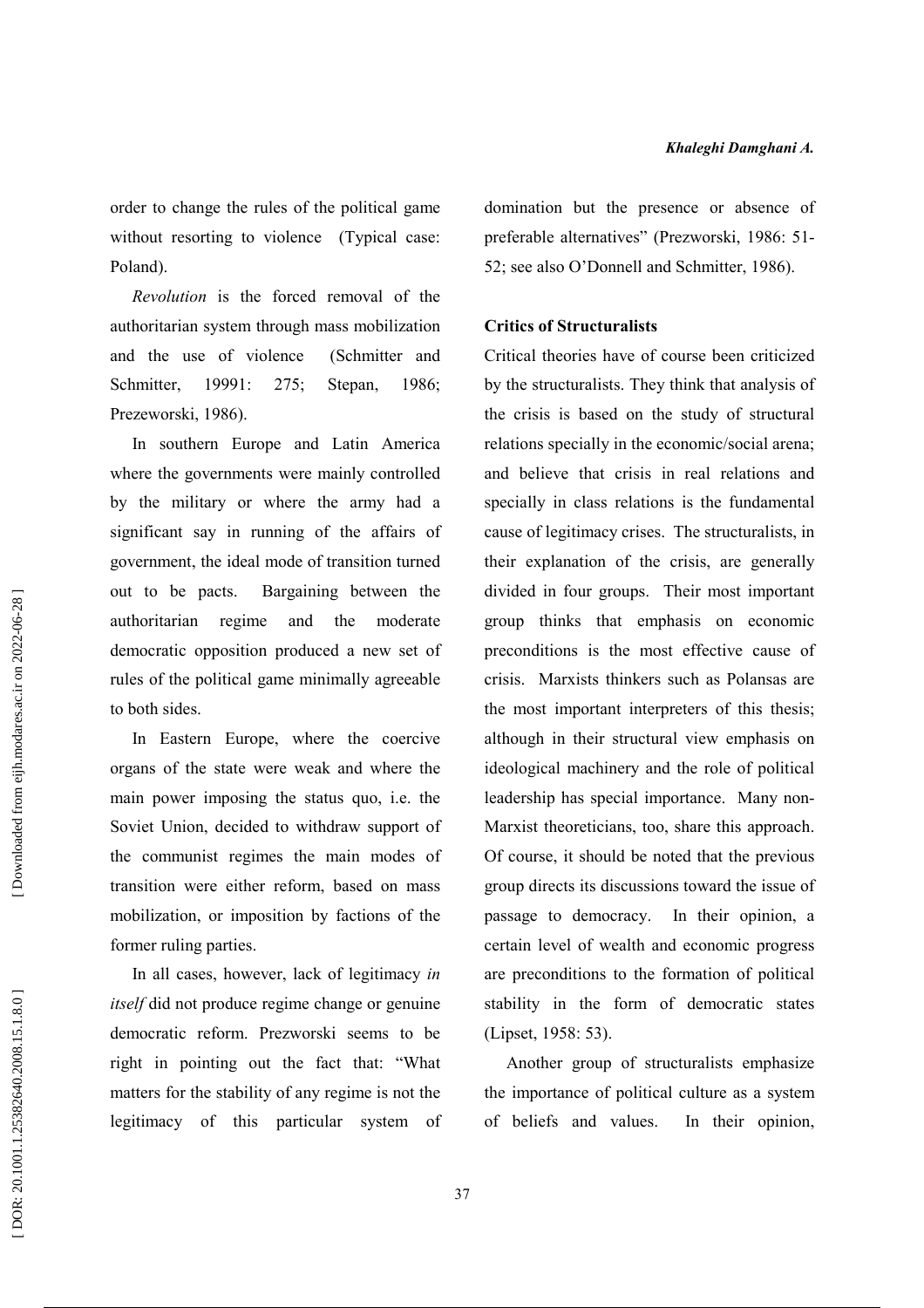historical and social traditions form the foundation for the development of political legitimacy (Almond & S. Verba, 1963). The third group takes the historical background and results of specific historical formations in each country to be the foundation for development of crisis. This group takes issues such as formation of national unity, opposition of tradition and modernity, relation of pluralism and central government, to be basic elements to the formation of crisis (Paay, 2003). The fourth group emphasizes the effects of external Discussions such as theories of elements. dependence [on] global division of labor, geopolitical situation, and roles of world powers are the most important parts of their analysis in tracing crisis and instability (Huntington, 1984).

# Iran's Experience: Legitimation and Reform

When Mohammad Khatami was elected as Iran's president in May 1997, his victory came as a great surprise even to most of his own supporters. It was eight years after the end of Iraq-Iran war (1980-1988), and the country had gone through eight years of 'reconstruction' under the two terms of the 'pragmatist' president, Hashemi Rafsanjani.

Rafsanjani launched an ambitious 'structural adjustment' policy based on less strict controls on exchange rates, a more liberal monetary policy, heavy investment in infra-structure development, such as large dams, irrigation projects, electricity, and in heavy industries such as steel, petrochemicals, cement, aluminum, and new refineries. He also tried to start a number of foreign policy initiatives to improve relations with Europe, East Asian countries and Russia. There was some more toleration on the cultural front, with more independent publications being licensed, more investment in urban leisure and recreation, and, generally, less restrictions on lifestyles and cultural consumption.

In a span of five years, Iran's imports raised three fold to close to \$25 billion in 1993. Compared to an average annual 0.5 percent decline of GDP during 1980-89, Iran's GDP rose by an average of 7.3 percent annually during the Second Development Plan (1989-93) (Plan and Management Organization, 2004: 88). After a decade of negative growth, per capita income started to rise after 1989. In 1987, Iran's per capita income had fallen to its mid 1960s levels.

There were also improvements in foreign policy. In 1990, Iraq invaded Kuwait and Iranian leaders welcomed, though silently, the destruction of their arch enemy's military might by another enemy. Relations with Arab states in the Persian Gulf region, Japan, China, and Europe also improved, and there was even optimism about a process of normalization with the U.S.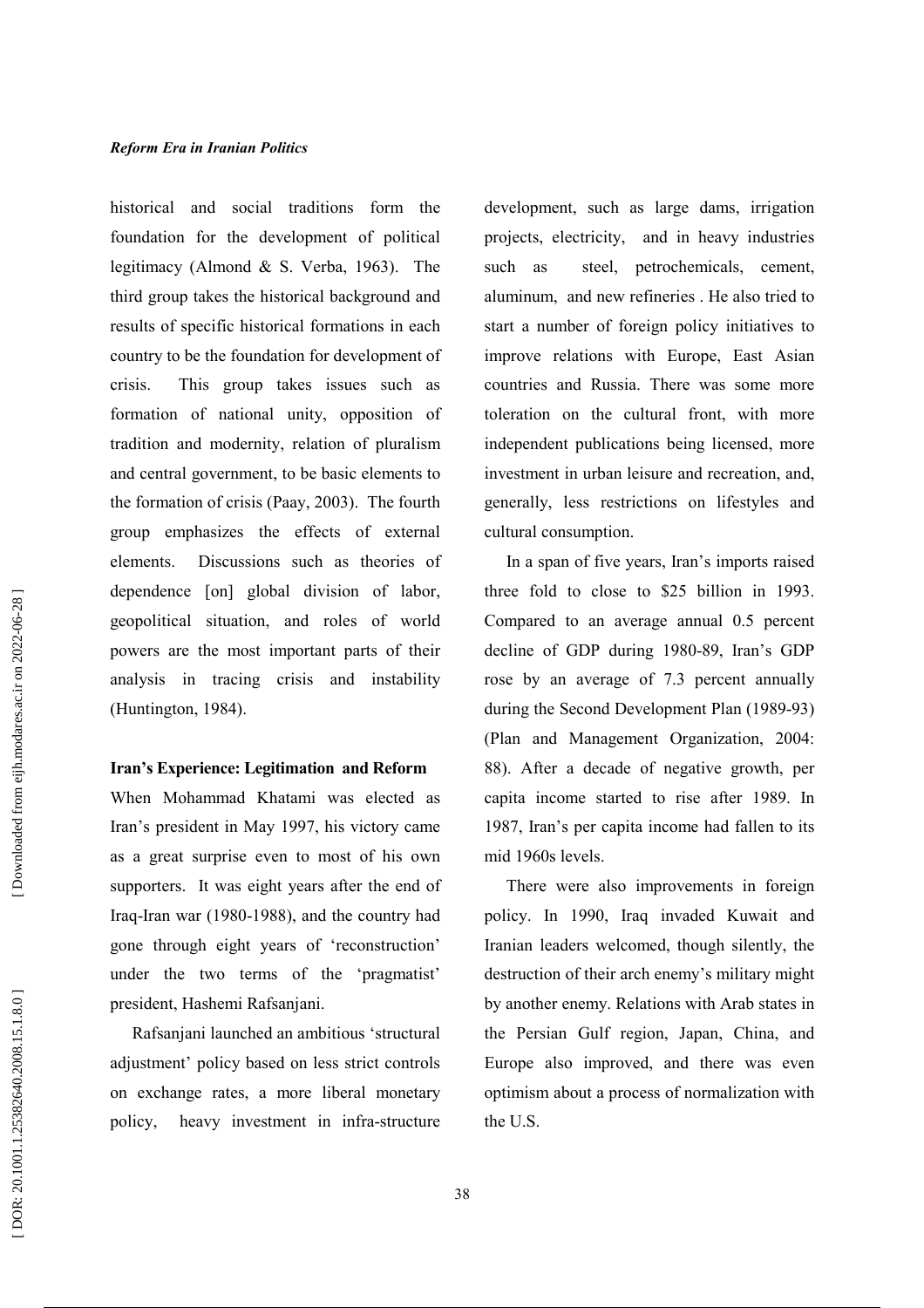The political discourse on 'reconstruction', with its emphasis on the importance of economic growth, political stability and material prosperity displaced the revolutionary discourse of the previous decade that focused on puritan values, austerity and self-sufficiency, the necessity of fighting the imperialist evil, history as a permanent battle ground.

At the same time, the more open cultural atmosphere of the late 1980s, made it possible a group of 'religious intellectuals' for (Roshanfekraan-e Dini) to popularize their discourse on a hermeneutical understanding of Islam. According to these intellectuals, there is a distinction between the 'true' meaning of religion and religion as it is understood by people at every age (Soroush, 1991: 131-157).

No human being can claim to understand the 'true' meaning of religion. Our understanding of religion and all interpretations of sacred texts are time-bound *(asri)* and influenced by the social conditions we live in. The search for the 'true' meaning of religion and its teachings is a never ending endeavor and always open to revisions, criticism and reformulation. There is no final verdict on what 'social forms', especially what form of government, religious teachings imply (Kadivar, 1998). This is the main reason that religious intellectuals are accused of 'de-sacral zing' religious teachings and its discourses on politics.

This, coupled with an 'ideology critique' of religion (Soroush, 1993: 98-155) paved the way for the marginalization of the revolutionary discourse developed during the 1970s and fully imposed during the war years.

Nevertheless, short-sighted economic policy making. poor implementation and mismanagement of economic resources brought chaos. Iran's short-term and long-term foreign debt, not exceeding \$10 billion during the worst years of war, reached \$30 billion only in five years and inflation reached a record- high level of 49.4 percent in 1995 (Management and Planning Organization, 2004, Chapter 2: 117).

Economic hardships of the 'structural adjustment' program coupled with political frustration unleashed a wave of urban protests in large Iranian cities, Mashad in the North East, Araak in Central Iran, Ghazvin in the center of the northern part of the country, and Islam Shahr on the southern edge of the Capital, Tehran.

Rafsanjani's economic liberalization program polarized the polity, and his plans to privatize state-owned companies, attracted foreign investment, encouraged wealthy Iranian expatriates to start businesses in Iran, and his government's efforts to reduce the volume of state-provided subsidies met with strong resistance from both the Islamic left, at least in the early days of the Structural Adjustment Plan, and the more conservative factions within state apparatuses toward the end of his first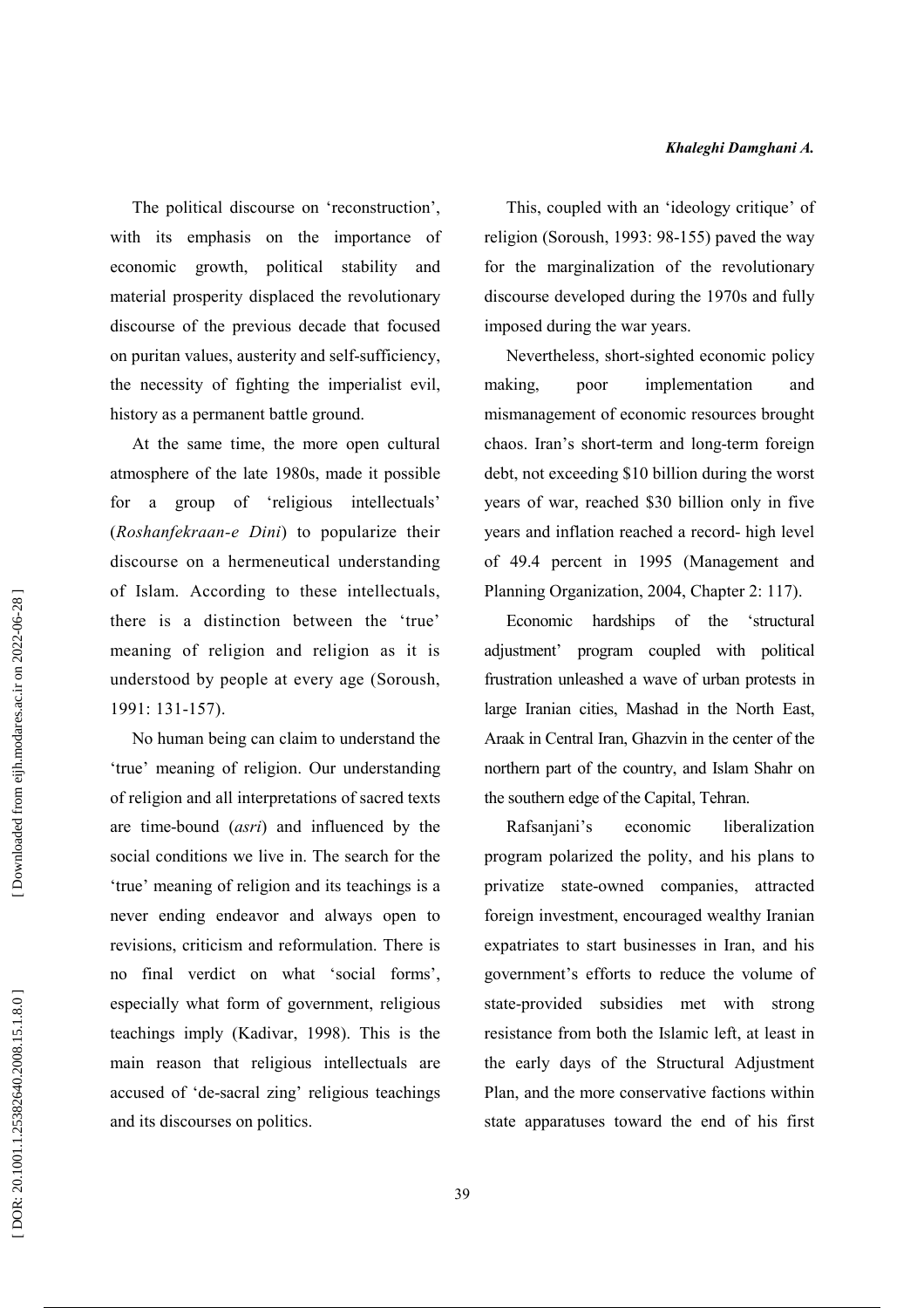term in office in 1993. It was said then- as it is today by the representatives of conservative coalition that forced the reformists out of the parliament in February 2004 election - that privatization at a time when the 'revolutionary generation' is not strong enough to guide its direction will weaken the ruling capacity of the system( taz'eef-e haakemiyat-e nezaam). There was also harsh criticism of the more open cultural policies implemented in the areas of cinema, the press, music and book publishing by Mohammad Khatami, then the Minister of Culture. Most notably, the more modernist and culturally more tolerant policies  $\alpha$ f municipalities came under attack, because they provided a space for a wider variety of intellectual production, including more critical religious intellectuals and more secular artists and intellectuals. The burgeoning cultural sector was conceived as a threat, and was linked to a 'cultural invasion' conspiracy orchestrated by 'foreign powers'.

The 'cultural invasion' thesis, as it is known in Iran claimed that 'Imperialist plans' work through local 'bridgeheads', i.e. intellectuals and opposition politicians disguised in localculture costumes but deeply loyal to 'Western values'. These people could even be found within the ranks of revolutionary institutions. They could range from the likes of Yeltsin to Havel and Violetta Chomorro.

In fact Rafsanjani's second term in office (1993-97) was a time of recurrent setbacks and frustration. All reformist ministers in his cabinet were impeached by the rightistcontrolled parliament or resigned. Khatami's resignation was quite a significant political event at the time since he openly criticized the 'cultural invasion' thesis and showed the political motives behind it.

The economic liberalization plan failed too as recourse to price controls, multiple exchange rates and tight fiscal and monetary controls were this time dubbed 'Economic Stabilization Plan'.

His foreign policy initiatives did not prove successful for reasons related to conflicts with some European countries that resulted in a diplomatic crisis between Iran and the EU. All EU countries, except Greece, withdrew their ambassadors from Tehran.

At the street level there were demonstrations against 'violation of Islamic decency', or against the Ministry of Culture for licensing movies considered indecent, or newspapers, writers and publishers who published articles, books or caricatures considered politically incorrect.

The important point to be noted here is that all these developments were signs of deep divisions within the regime itself.  $As$ Rafsaniani's second term came closer to its end. the intensity of conflicts and the tone of criticism leveled against him and his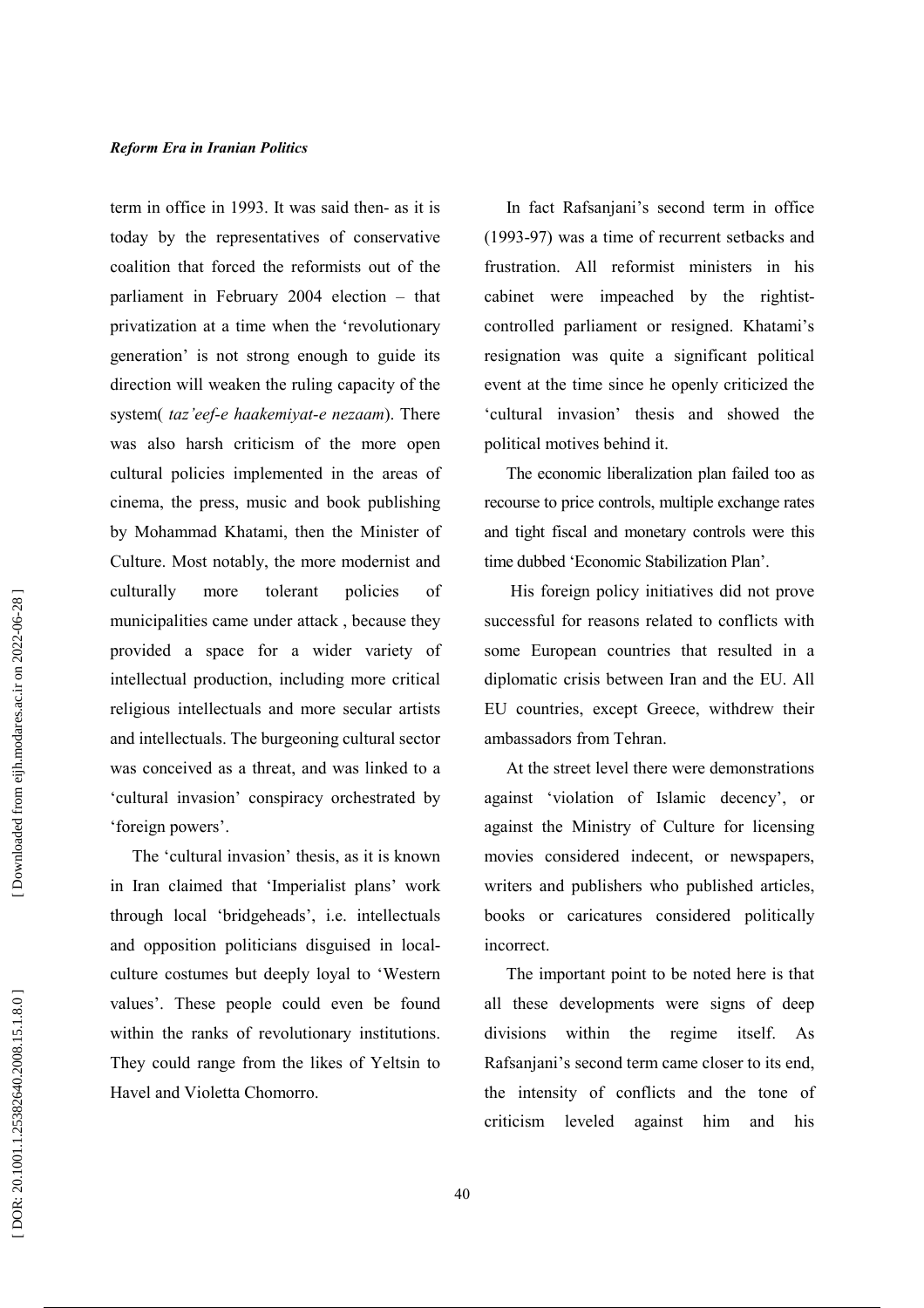reconstruction policy became harsher. The Judiciary started summoning his top managers, most notably Tehran Municipality's  $\sim$  top administrators and District Mayors, many of whom later, in fact in the first year of Khatami's presidency, were sent to jail.

Gradually, members of his family, albeit not without a cause, came under attack by the conservative controlled media for their misuse of state funds, for being 'too liberal', for profiteering through their government contacts, and so on. In fact, Fayez-e Rafsanjani, the president's daughter, became a political superstar during the election campaigns for the parliament in the winter of 1995 mainly because of her open cultural leanings and the fierce criticism she received from the conservative media

All the setbacks in this period, however, dashed away hopes for reform that came with the election of Rafsanjani after the end of the war with Iraq. His insistence on economic modernization without political reform and all the developments mentioned above left him with no real base of support either in society or among those in control of hard power within the state bureaucracies. One of his sons was quoted in private conversations as saying that his father tried to transform the social base of support of the political system by targeting more modern strata of the population, but events led to a situation where he lost both the 'Hizbollah', traditional revolutionary-religious strata, *and* the modern middle classes.

He lost the support of the establishment because of his efforts to open up the economy to foreign investment and privatization and his more liberal attitudes in the cultural realm. At the same time, he lost the general support because of the failure of his economic and reform The revived cultural agenda. authoritarian-modernization discourse, mainly borrowed from the pre-revolutionary era, seemed to lose its appeal as a new political discourse, emphasizing political rights and an autonomous civil society, loomed on the horizon to become the next hegemonic discourse in the Islamic Republic.

This is also a pattern that has more or less repeated during Khatami's presidency, albeit under very different circumstances. The point to note, however, is that persistent political discontent at the society level, somehow indicating a legitimacy problem, rose to dangerous heights as rifts at the top structures of power widened in hitherto unprecedented ways in the history of the Islamic Republic. This seemed to be an ideal recipe for the start of a crisis situation as suggested by the literature on democratization (O'Donnell and Schmitter, 1986: 19; McSweeney and Tempest, 1993:411). It was not, however, as we will see in the following sections of the paper.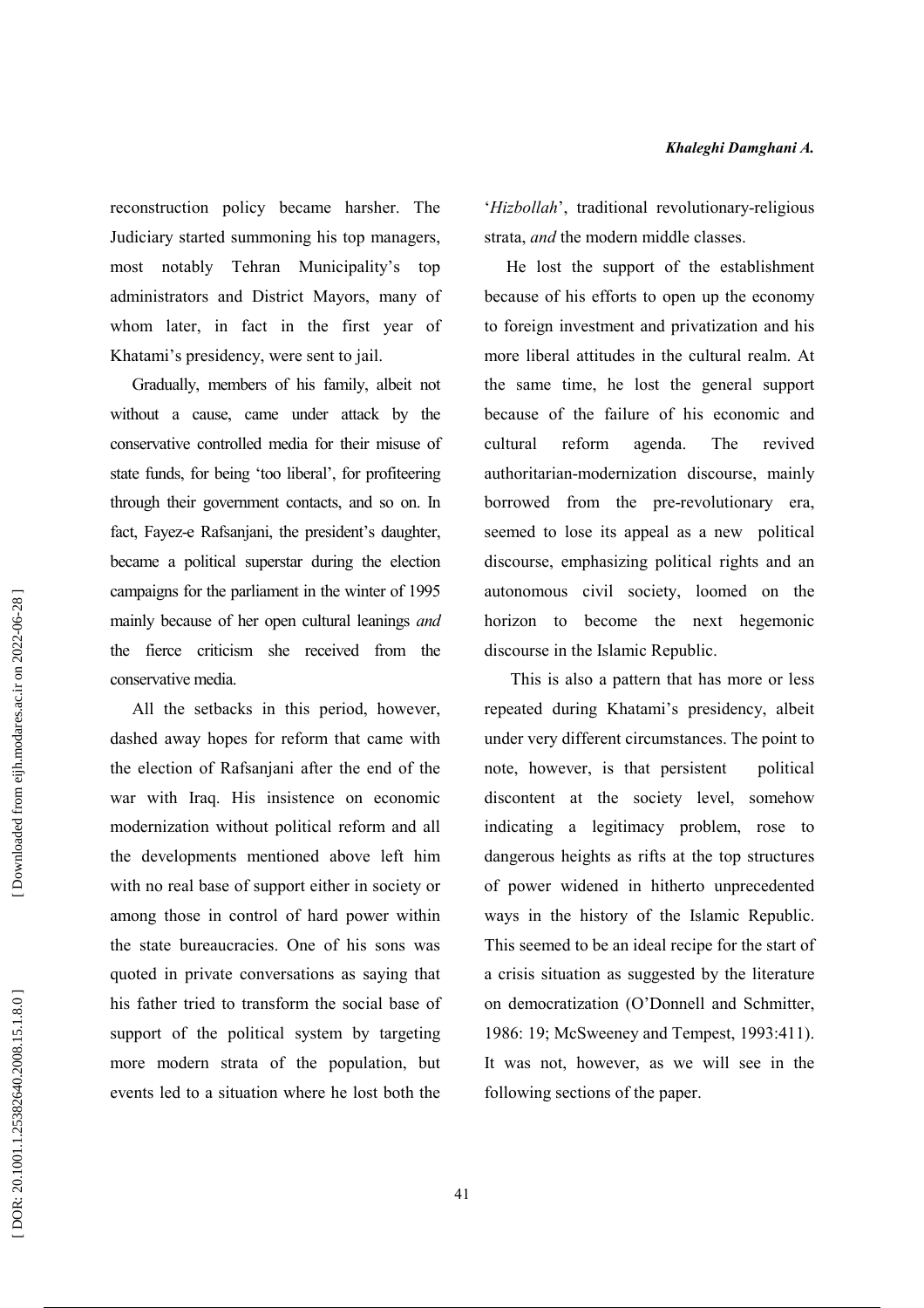#### The Reform Era

Toward the end of 1996, the government was struggling with its worst legitimacy crisis since the downfall of the Shah. Rafsanjni's secondterm vote was the lowest turnout in the history of the Islamic Republic. Out of a total of 32 million eligible voters only 10.5 million, 34 percent, voted for him. Total voter turnout in the 1993 presidential election was 54 percent, which is, again, lowest since 1979. Inflation rate rose from 19 percent in his first year of office in 1989 to 42 percent in the first year of his second term in 1994, and to a historic high of 49.4 percent in the next year. During the eight years of his presidency, the average inflation rate was 31.9 percent, unparalleled before and after 1979 (Institute of Research and Education in Management and Planning, 2004: 23-5, 23-12).

## **Foreign Policy Failures**

Iran's foreign relations were also deteriorated after the passage of the Iran- Libya Sanctions Act (ILSA) by the U.S. Congress during the first term of the Clinton presidency. It followed the condemnation by the government in Iran of the Oslo Peace Accords between Israel and Palestinians, the failure of the 'Critical Dialogue' started by the European Union aimed at improving Iran's foreign policy behavior and human rights record and reaching a settlement of the Salman Rushdi controversy, and linking Iran to terrorist attacks against U.S. military

personnel in Al-Khobar, Saudi Arabia by some Western media.

All but one of E.U. ambassadors, Greece, had left Tehran by 1997 in protest to lack of progress in diplomatic talks.

Several analysts have pointed to the structural changes that made possible the surprise victory of Khatami in May 1997 election. By this time about half of a population of 61 million people, was under 19, and almost 70 percent of the total population had no involvement in the revolution  $\alpha$ the establishment of the Islamic Republic. The rate of literacy had almost doubled in two decades and the number of university graduates tripled. Yet, while 19 million people were in schools or universities, the prospects for future jobs and a decent life were increasingly bleak.

In a period of 25 years after the revolution of 1979, real per capita income in Iran had declined at an average of 1 percent. Unemployment rate was around 11 percent on the eve of the 1997 election, but it was about 30 percent for those below the age of 30 (Rabiee, 1991:316; Abdie and Rezaei, 1998).

The war mobilization effort of the 1980s necessitated the expansion of the media reach of the state in Iran and by 1997 the remotest parts of the country were under the coverage of radio and T.V. Yet the information and telecommunications revolution of the 1980s and the 1990s, and of course the more open political and cultural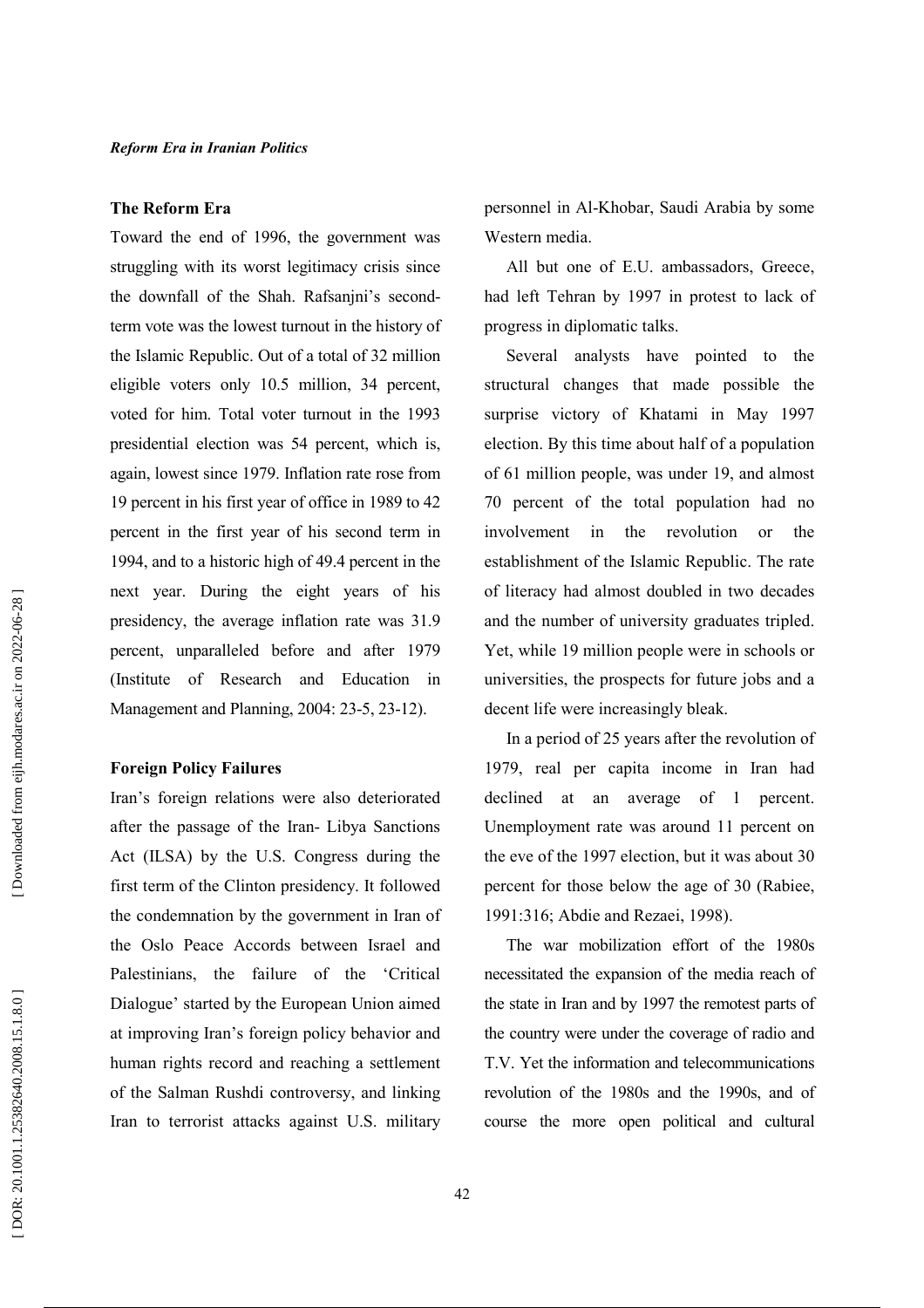environment of the first few years of Rafsanjani that significantly raised expectations among people, made it also possible for the Iranian population, especially the Iranian youth, to see snapshots of the lives of other people in the world and in their neighboring countries. As Table 1 shows, comparing living standards in Iran and countries that were at a similar development level around the time of the revolution revealed bitter results.

| Country  | 1977 | 1980 | 1990 | 1999  |
|----------|------|------|------|-------|
| Iran     | 3323 | 2862 | 3897 | 5531  |
| Turkey   | 2009 | 2519 | 4846 | 6380  |
| Korea    | 2007 | 2988 | 8923 | 15712 |
| Malaysia | 1541 | 2412 | 4763 | 8209  |

Table 2 GDP per capita at purchasing power parity dollars

Source: World Bank, World Economic Indicators, 2001; Quoted in Management and Planning Organization (2004, ch.2: 197-98)

The GDP per capita in Turkey, Korea and Malaysia was less than that of Iran around the time of the revolution. All have now joined the ranks of the NICs (newly industrializing countries) and their industrial exports surpass Iran's foreign revenues.

In retrospect, there was a miscalculation on the part of the conservative camp about the result of the upcoming election.

Mass discontent at the society level, coupled with unbridgeable divisions at the top, once again paved the way for a mass social movement in support of Khatami's candidacy. This movement was organized by students, activists of the marginalized revolutionary elite of the first decade after the revolution, independent local activists in provincial towns, journalists and intellectuals whose efforts were coordinated through hastily formed 'Khatami coordination offices' (Setaads) across Iran.

Khatami himself was reluctant to run at first. since he believed that the president in Iran's formal and real power structure has no effective power. He was convinced only after extensive consultations and pressure from more radical activists of the first revolutionary decade.

This line of reasoning went on to say that by participating in the election and introducing a candidate with a clean past record, the opposition could get around seven million votes out of a total of 15 or 16 million, while at the same time the opposition could use the opportunity provided by the election campaign mobilization to form the nucleus of a nationwide political party.

It was on this basis that Khatami accepted to run for presidency. But once the movement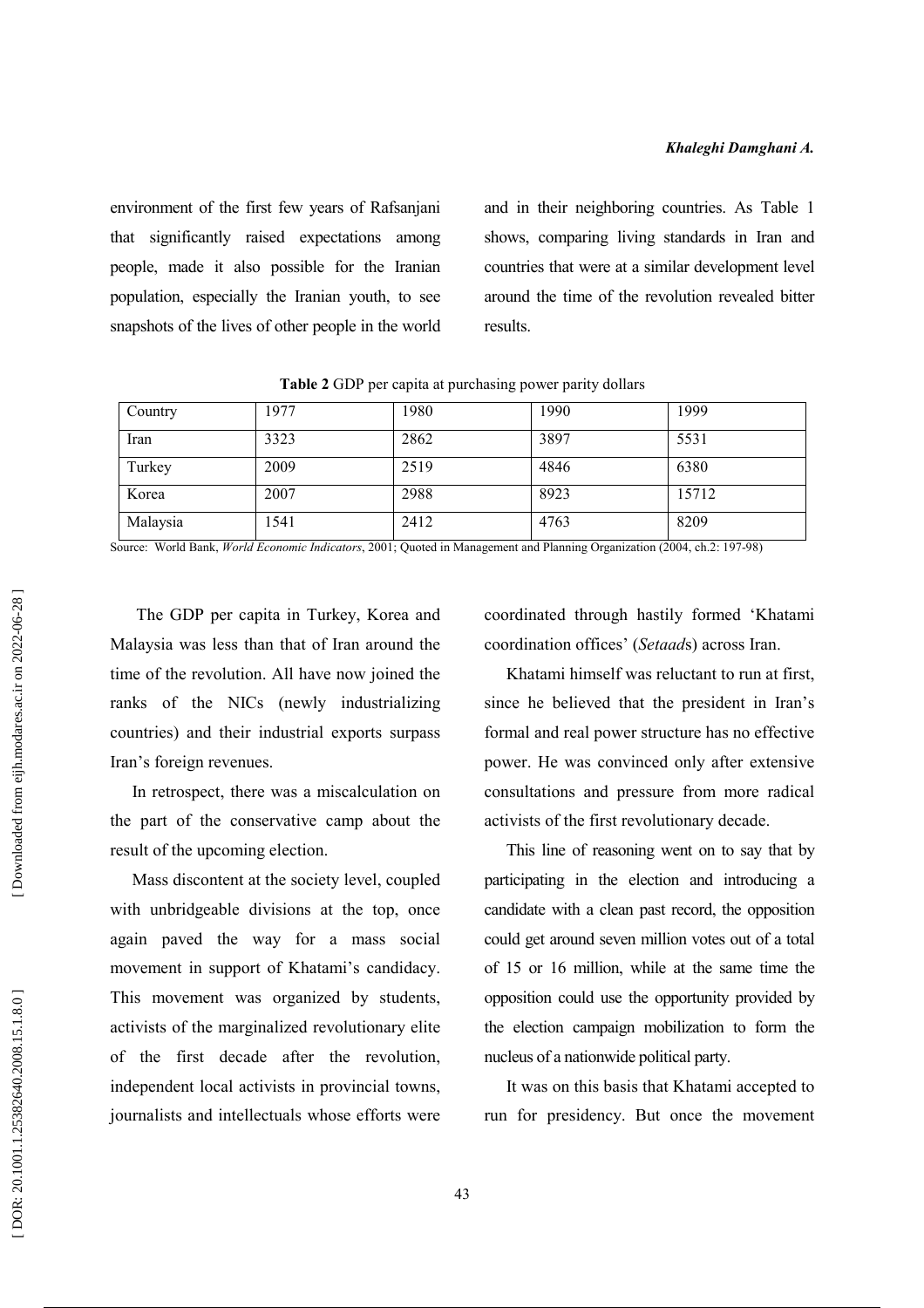gained in momentum, the picture started to change and the degree and extent of support was so huge that it was not possible to stop the wave. The media campaigns of the conservatives only played into the hands of the Khatami camp. It was only two weeks before the election date, 23 May 1997, that opinion polls conducted by researchers close to the Khatami campaign in Tehran and some other large cities showed khatami's margin is too large. Reformists did not fully realize the immense risks this kind of victory posed to their own political future.

It is not surprising, then, that the result of the election was a great surprise!

But it was a surprise to the reformists too. since they were not prepared to draw a comprehensive plan to run the country in the highly charged atmosphere created by the rising level of expectations. They did not have the organizational capacity to turn mass discontent into effective political force that could be used in high-level political bargaining. Nor did they possess the vision for a gradual, step by step transition to democracy. Last but not least, they could not agree among themselves on a feasible platform of economic and political reform. The mass nature of the reform movement and the broad coalition it brought to power concealed deep divisions and differences of opinion within the reform camp itself, and in the society at large.

Charles Tilly is right to note that 'contested elections' encourage social movements in several ways. They magnify the importance of numbers, and the space to practice the right to speak and assemble is broadened as a result of such elections. They also polarize public opinion on the basis of attitudes toward rival political programs to govern the country (Tilly, 2003: 25). Yet, to sustain the social movements over time requires other resources such as organization, disciplined personnel, effective diagnostic and prescriptive framing, and some degree of systematic connection to the social bases of the popular movement that has emerged during the election competition. Reformists lacked these resources

#### **The Honeymoon**

After the surprise victory of Khatami many things changed for the better in a short period. Iran's regional and international standing improved considerably. Better relations with Saudi Arabia and the Gulf states helped resolve issues inside OPEC and agreements reached over production quotas, combined with higher demand for oil and the escalating political troubles in Iraq made it possible for oil prices to jump above \$20 per barrel. The dispute with E.U. over Salman Rushdi was resolved and relations with Britain returned to normal. The E.U. started a 'constructive dialogue', not so much 'critical' this time, with Iran over political and trade issues. Khatami even started a 'dialogue with the 'American people' when he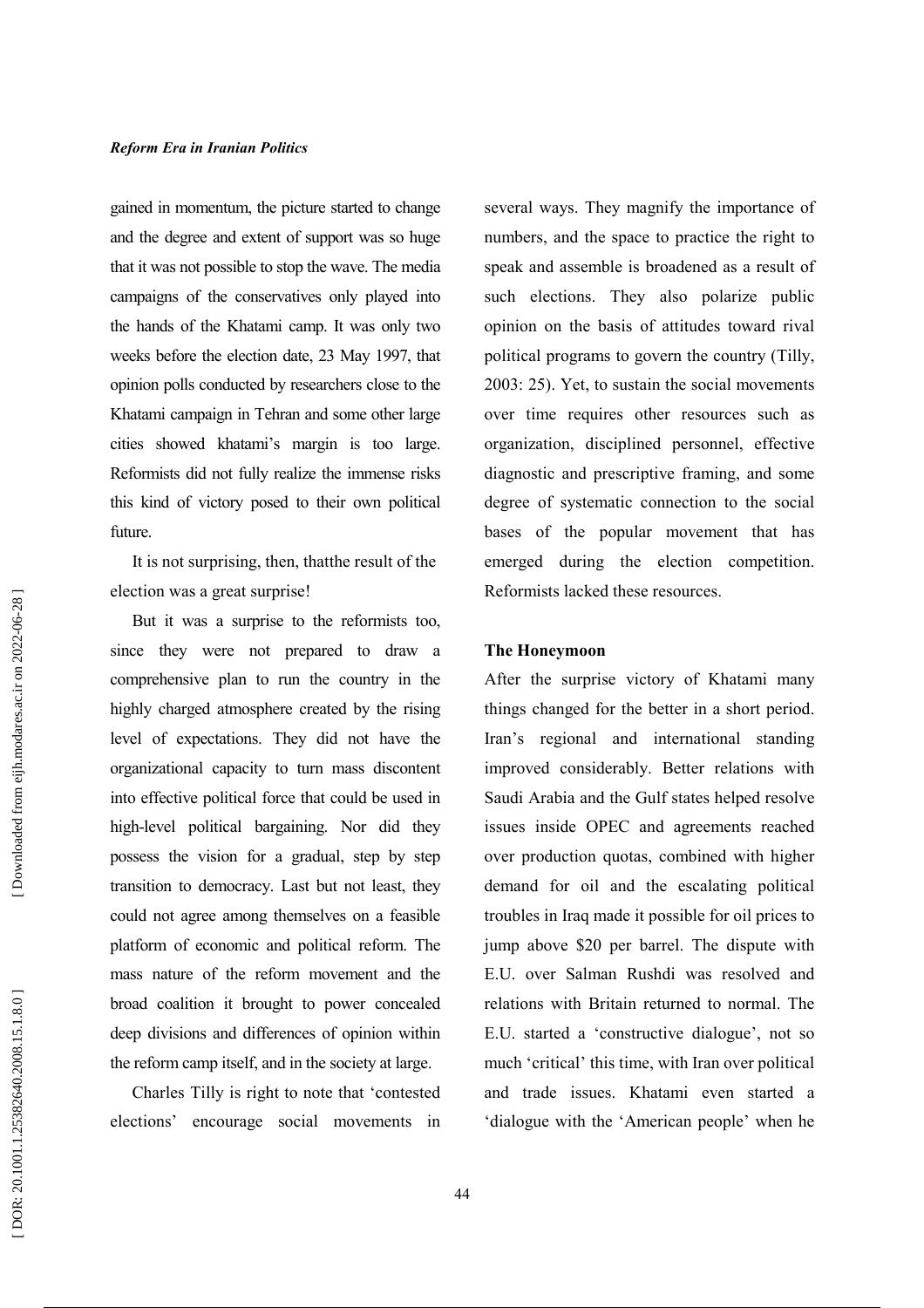called for pulling down 'the wall of distrust' between the two nations in an interview with the CNN in the first few months of his presidency. The response from the U.S. government was not enthusiastic at first, when the Clinton administration continued with sanctions against Iran. The mere rhetorical wishing well for the reformists in Iran only played into the hands of the opposition faction that portrayed these statements by the leader of 'World Arrogance' as an indication of 'imperialist designs' to win over the hearts of the 'naïve local liberals' in Iran.

Only toward the end of the second term of the Clinton Administration, the U.S. secretary of state made a speech in which she expressed regret about past U.S. interferences in Iran's affairs, including staging the August 1953 coup d'etat against the popular prime minister, Mohammad Mosaddeq, and selling arms to the Shah's regime during the 1970s while turning a blind eye to his record of human-rights violations. This message, like that of Khatami's earlier on, did not make any breakthroughs for it got caught in the crossfire during the intensified battle between reformists and conservatives over domestic political issues.

Perhaps the most important of Khatami's achievements was the open atmosphere his victory created for the emergence of a free press and criticism. A year into his presidency, the circulation figure of Iranian newspapers more than doubled to reach two million copies per day and, in the months after the exposure of the involvement of rouge agents of the Ministry of Intelligence in the murder of political dissidents in the fall of 1998, it reached almost three millions.

This event, which was a result of Khatami's personal insistence on transparency, brought him and his reformist political allies great As a result of this increased credibility. popularity reformists won landslide victories in municipal (1998) and parliamentary (1999) elections.

# **Reformist Strategies**

In the first two years, the reformists' main strategy was termed 'pressure from below, bargaining at the top'. Bargaining at the top was left to Khatami, whom in good faith tried to convince the conservative leadership that democracy and the rule of law are the best guaranties for the long-term security and survival of the state. His style of negotiation combined private talks with top-level power holders.

Pressure from below meant two things in principle: exposure of wrong doings through media campaigns made possible by the increasing availability of a free press, and controlled protest by the student movement that was the only organized, albeit very loosely, organ of the reform movement.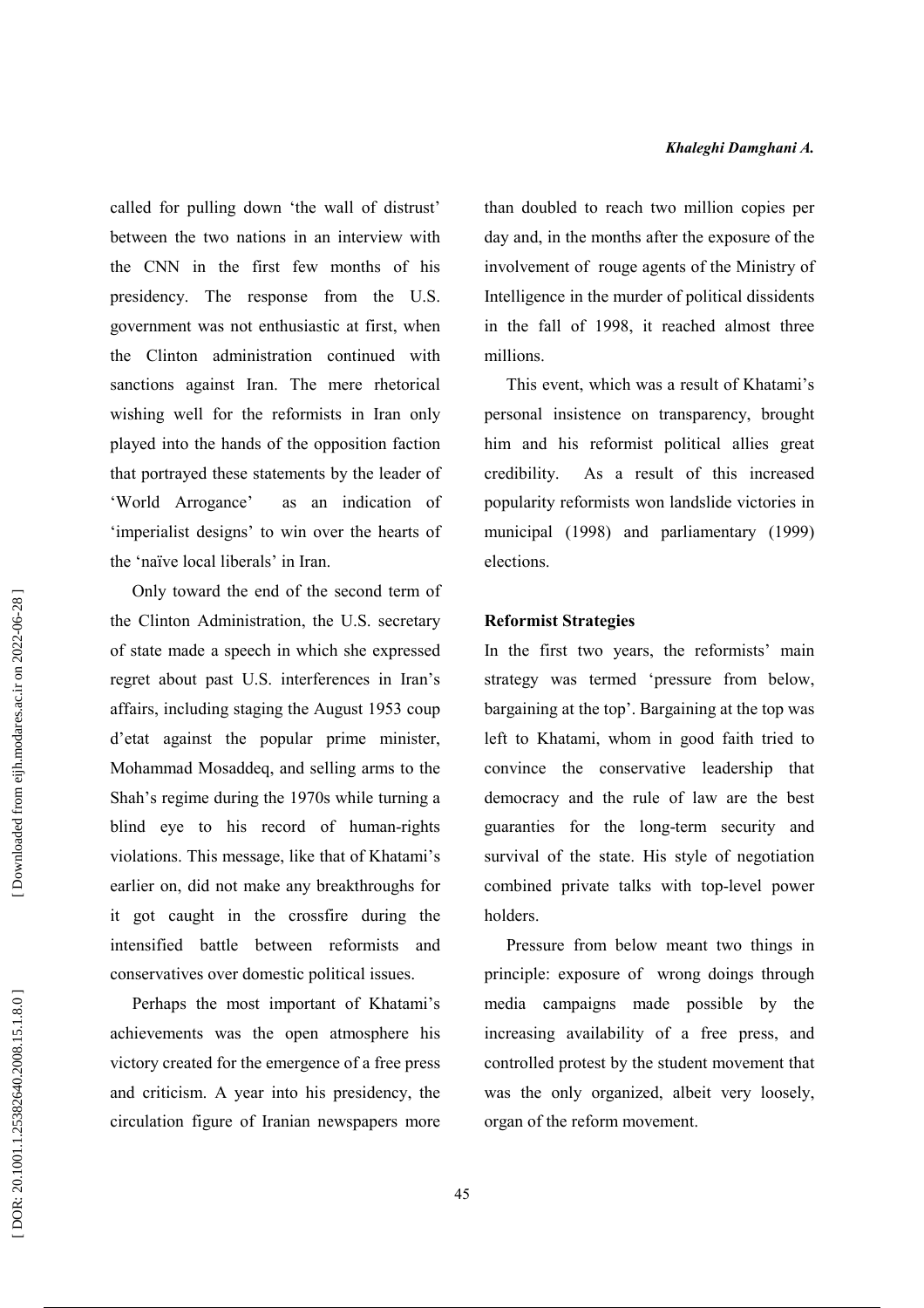This arrangement seemed to work for a year or so, but with the attack on student dormitories and the subsequent arrests and court cases brought against student activists, and the mass closure of the reformist press and the virtual dismantling of the media infrastructure of the reform movement over time, it was clear that this strategy had reached its limits of effectiveness.

In the summer of 1999, all hopes shifted to the parliament which was controlled by a wide reformist majority. The reformist parliament, in spite of the many setbacks that blocked democratic effective legislation, brought unprecedented transparency to the workings of the state machinery in Iran.

The sixth parliament passed legislations that have long-term consequences in terms of policy. Iran's last Foreign Investment Act dated back to 1950s and previous efforts to change it had all faced strong resistance by beneficiaries of trade and other economic monopolies in the state apparatus. This law, at least in formal legal terms, provides a much more practical framework for foreign financing and transfer of modern technology.

The parliament also passed legislation on the functioning  $\alpha$ f economic trades and corporations (Ghanoon-e Nezam-e Senfi) that relaxes much of government interference in the business and professional life of middle class entrepreneurs, engineers, legal consultants, nurses, and chartered accountants.

In terms of budgetary disciplines, the parliament introduced measures to regulate oilrevenue spending by the government by, among others, the creation of a 'Foreign Currency Reserves Account' that sets annual limits to spending of variable oil income due to price fluctuations in the world market. Laws were passed that regulate the amount of deficit spending, and cheap bank loans to state-owned firms.

Yet, the main pieces of political reform legislation by the parliament were blocked by the Guardian Council. The main bills in this respect were the bill to amend the electoral law that took away the veto power of the Council of Guardians to block laws passed by the parliament, and another bill that allowed the president to issue 'constitutional warnings' against violations of the constitution and gave him the authority to take those cases to independent courts, known as the Presidential Powers Bill. Bills that abolished discrimination against women were also vetoed.

By the summer of 2001, even after the landslide victory of Khatami in his second term of office with close to 70 percent of the popular vote, it was clear that the strategy combining public opinion pressure and bureaucratic bargaining at the top had exhausted all its energies, and this became clear in a period of two years when Khatami's 'Twin Bills'. amendment of electoral laws and the Presidential Powers Bill, could not pass.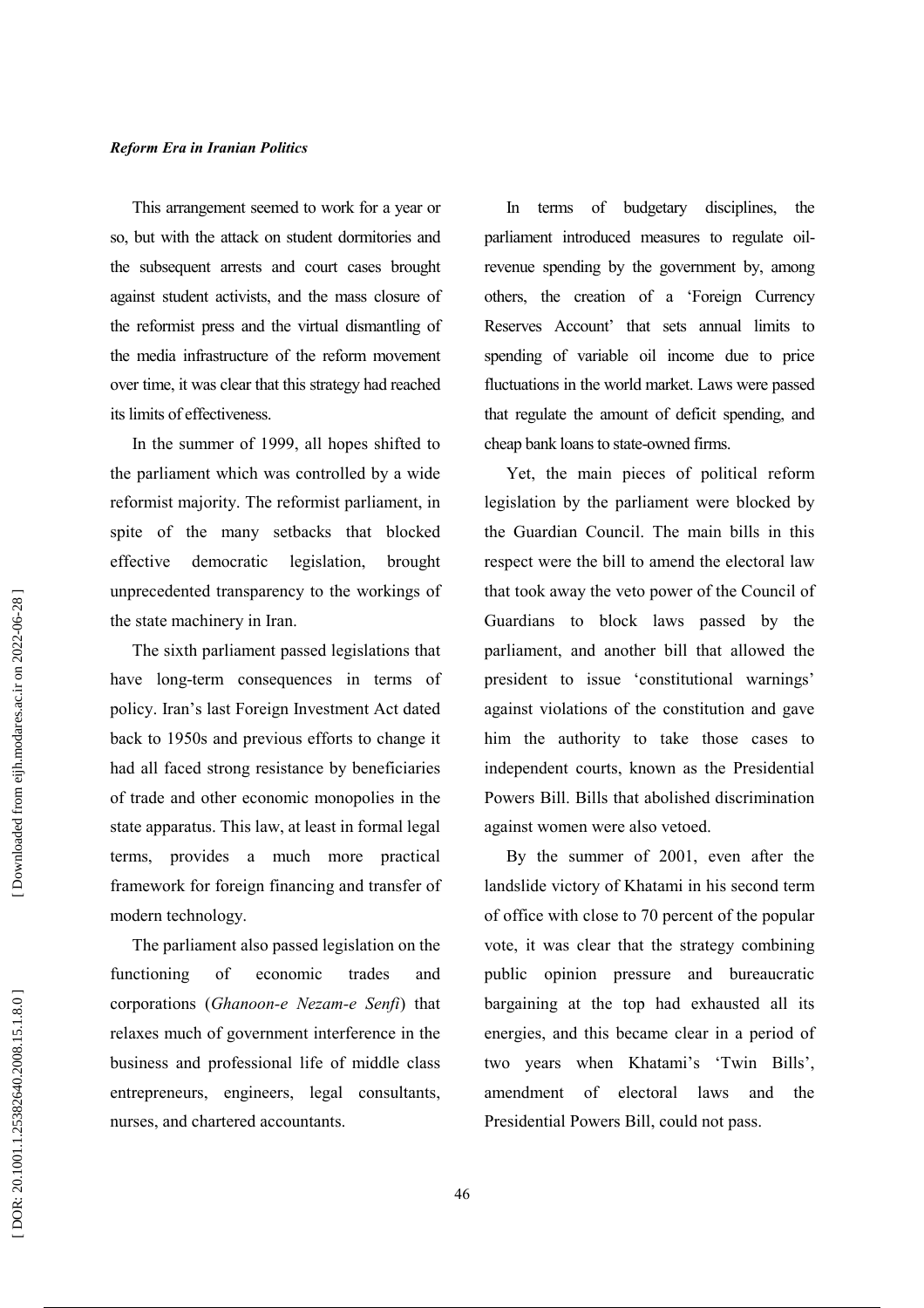A change of strategy was in order, but reformists could never form a consensus on a coherent plan of action since then. Two other strategies were widely discussed at the time. One was Akbar Ganji's the Republican Manifesto. Ganji's main point of departure was a critique of the theoretical basis of the political reform movement in Iran. Religious intellectuals had tried for a century to reconcile religion and democracy, but in his opinion this project had reached a dead end. It is not intellectuals' duty to reform religious teachings in a way that it becomes compatible with democracy. Intellectuals are not, in the end, to decide what religion is and what its true meanings and teachings are. They do not have the authority to do so. The duty of intellectuals is to push for democracy as a program that interactions in politics. regulates The advanced democratic project should be independent of religion (Ganji, 2002).

This was a critique of Khatami's 'religious democracy' thesis, and in practice in meant non-obedience to present laws and civil disobedience tactics for a gradual, non-violent change of the political system through the force of pressure exerted by civil society organizations and dissident intellectuals. The fact that there are not much of those organizations around in a rentier state did not concern Ganji's theory.

An alternative strategy was proposed by Abbas Abdie, a well-known political activist and social researcher, who called for 'exodus from the state'.

Abdie's thesis revolves mainly around the notion of a 'lack of balance' between power and responsibility in the power structure of Iran. The unelected parts of the power structure have concentrated all powers under their control without being accountable for their decisions. The current impasse in Iran is not a legal one. It is political in nature. The conservative camp cannot be persuaded through 'legal reasoning' that power should be accountable and to be legitimate it should be based on popular consensus. Since only force can change the current balance of power between the reformists and the conservatives, and since reformists do not wish to resort to violence under any circumstances, the only way out of the current impasse is to resign, en masse, from all government responsibilities and let the conservatives deal with all the responsibilities of running the government and be accountable to people (Abdie, 2003: 77-81).

In practice, this meant calling for a popular referendum on some form of amendment to the present constitution that took away all forms of veto power and paved the way for full popular sovereignty. The least this strategy could achieve, in Abdie's view, was the fact that it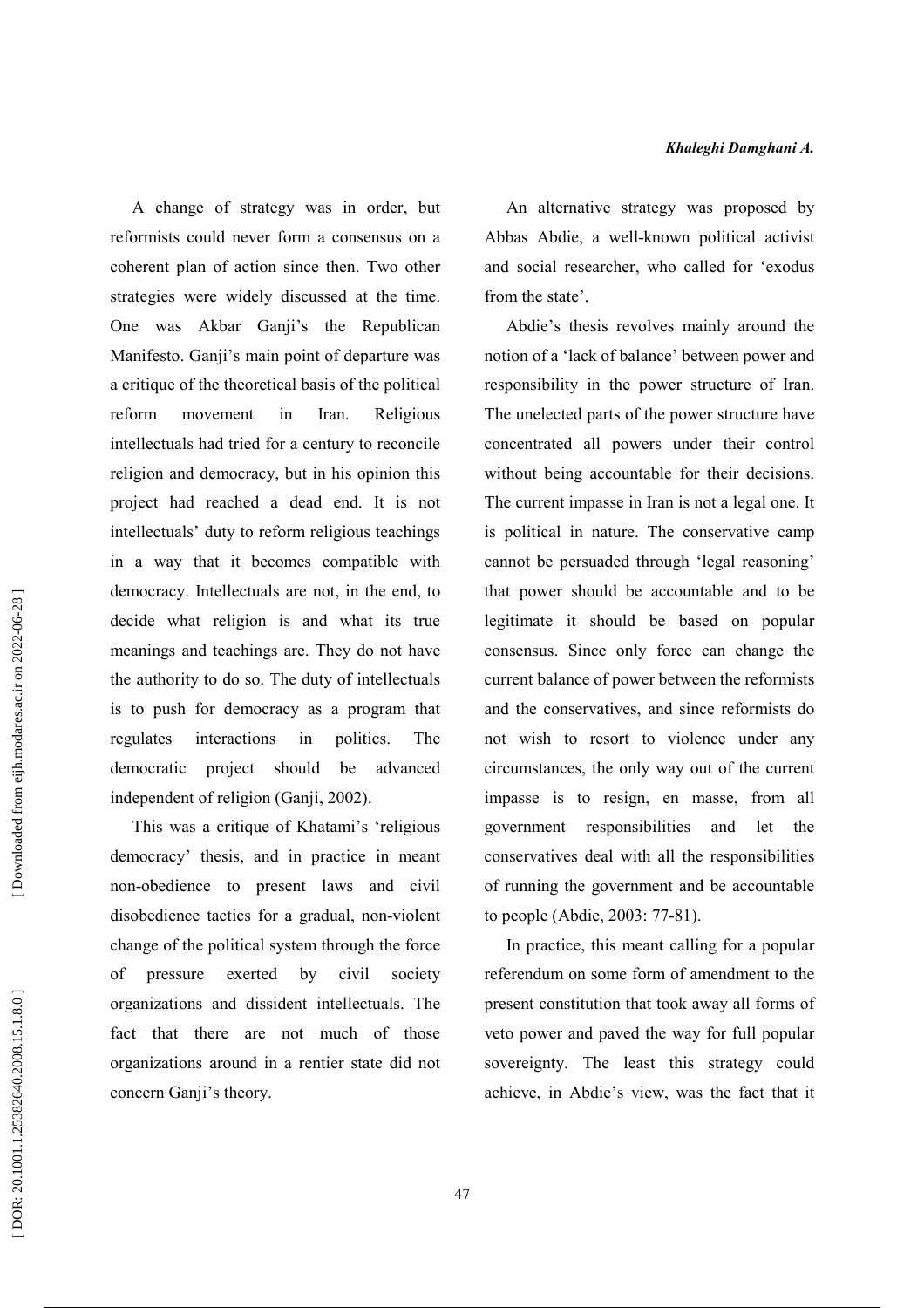could save the reform movement as a credible force for the future.

These debates on these strategies dragged on without producing any broad consensus in Iran. The popularity of the reformists withered away. Reformists lost their majorities in the parliament and in municipal councils in large cities in elections that a high percentage of people decided not to participate, and finally in the 2005 presidential election. International events played a role too in sealing the fate of the reform movement. The events of September 11, 2001 and the 'Axis of Evil' rhetoric of the U.S. government increasingly acquired a 'regime change' tone, at least as it was interpreted inside Iran by many in the government and the opposition.

This brought a dilemma for reformists as to what could be their reasonable choice. Historically, they were the children of the 1979 revolution and they could not side with any foreign power to overthrow the Islamic Republic.

Khatami never was a radical politician and he mainly wanted to bring a human face to the system, and now every radical move that could cause social unrest could be interpreted as a national security threat.

Once again the 'choice between foreign domination and domestic status quo' was imposed on the Iranian psyche.

Khatami's response was gradual retreat from his main previous promises. He turned cynic in his speeches and mocked the president in the Islamic Republic as a mere 'logistics manager' also (Tadaarokaatchi). He blamed.  $\alpha$ occasions, the reformist parliament for some MPs 'extremist remarks' on the separation of and reformist state and government, intellectuals for their views on secularization and liberalism. This further eroded his popularity among some segments of the population. While Iranian society once again, and certainly for not a long time, seemed to turned anti-political, the official have legitimacy constructing discourses have shifted state authority and national security.  $\mathbf{f}$ Conservative candidates in the presidential election emphasized rebuilding national and national authority security through 'managed development'.

#### Conclusion

There are three 'absences' that characterize Iranian politics at this time. With the (temporary or permanent?) end of the reform movement, the first absence is that of a mobilizing discourse.

'Democracy' replaced the development and economic reconstruction discourse in the period leading to the reform era. But as the failure of the reform movement clearly showed, in the absence of political actors based in clear material interests that bind groups for reasons other than mere temporary political alliances,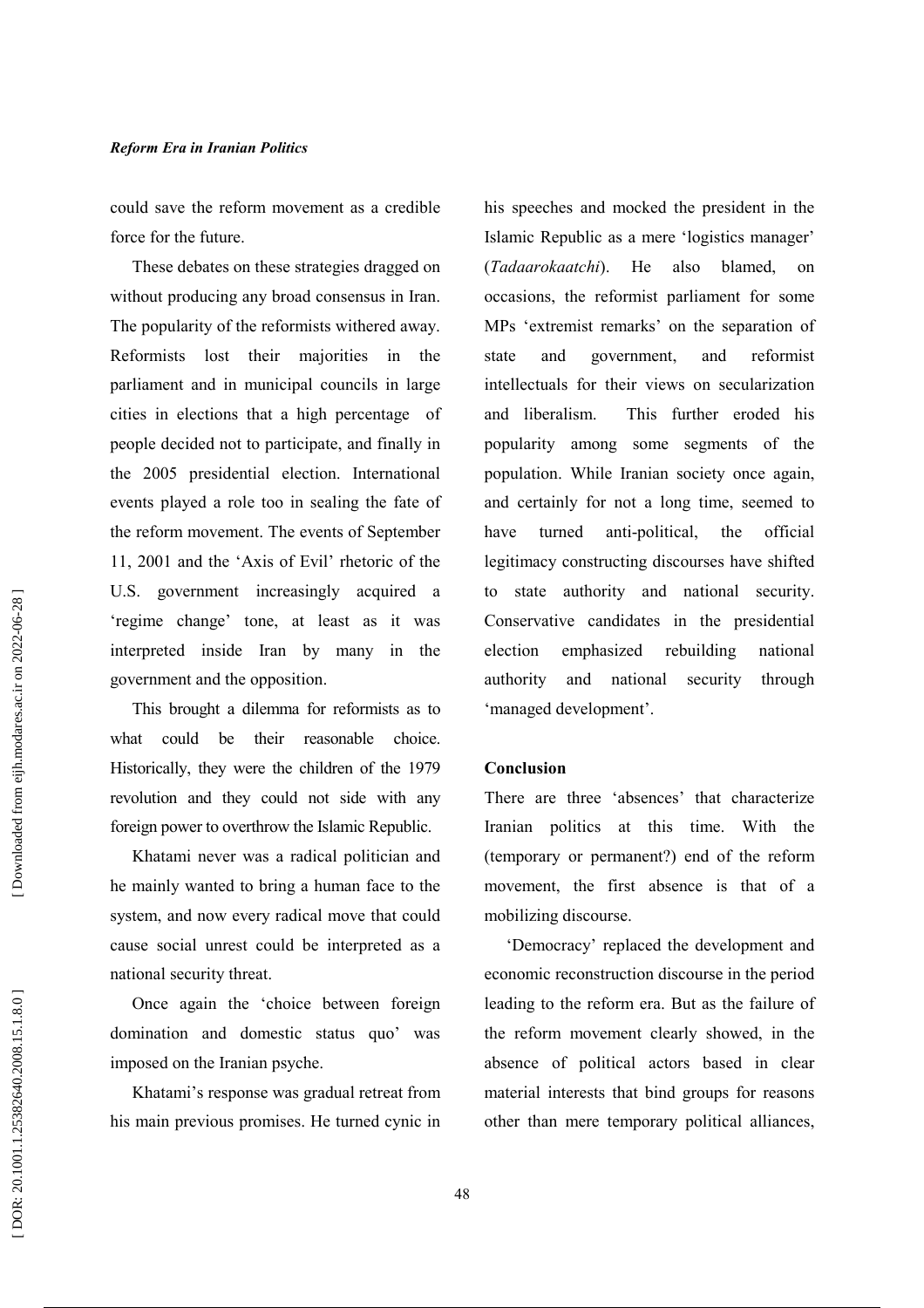democracy is too broad a discourse to form lasting political identities.

In fact, one of the sources of conflicts and schisms within the reform movement itself was the confusion over what democracy is and what it means to be a democrat in a state of populist mobilization. One of the things democracy is, other than philosophical theories about individual rights, is enjoying rights to be represented at the polity level and to participate in politics as groups. Reformists groups, *and*, ironically, the more radical secular opposition groups, remained groups based in intellectual spaces all along the years since May 1997. Not even till very recently, anyone spoke of class-based representation, or representation on the basis of some societal relation with a base. Reformists, and others opposing the conservative power, always claimed to represent 'the people'. This meant farmers and workers, students, teachers, industrial capitalists and small merchants, and virtually all groups in society. While unemployment rate rose from about 10 percent to 15 percent during the reform era no one claimed to represent the unemployed.

It seems one of the lessons of the reform era is the necessity of adding 'prefixes' to democracy and social-democratic. working on  $\alpha$ <sup>r</sup> liberaldemocratic, or even Islamic-democratic for that matter, programs that could represent very different material interests. This is so, mainly because the main weakness of the reform movement came exactly from where its strength was, i.e. very broad popular discontent and a very broad coalition of forces that could not agree on any minimum platform of action. This is the main reason why there was no consensus from the beginning on whether a pact formula works best for Iran's political reform, or a reform movement based on mass mobilization, or civil disobedience tactics.

The second absence is that of a credible political actor. With the popular trust and widespread hope enjoyed by the reformists gone, there is no political actor in the short run to fill the void.

This actor would not emerge unless the elitist political culture of the Iranian opposition is replaced by a political culture that looks to organizing interests at the society level as the main source and resource in the struggle for political power. The rentier state legacy portrays the state as the main agent of effective and long-term social change. This glorification of the state has lured many intellectuals and activists into the idea that conquering the state is the panacea to all problems of Iranian society, in spite of all the rhetoric about the necessity of organizing civil society.

Almost all intellectuals talk about what 'the state' or 'the country' should do, while they cannot organize small groups that could, over time, develop into something that could force that state to do what a majority of people want. Reformists preferred to fight, at times very bravely of course, 'on behalf' of people.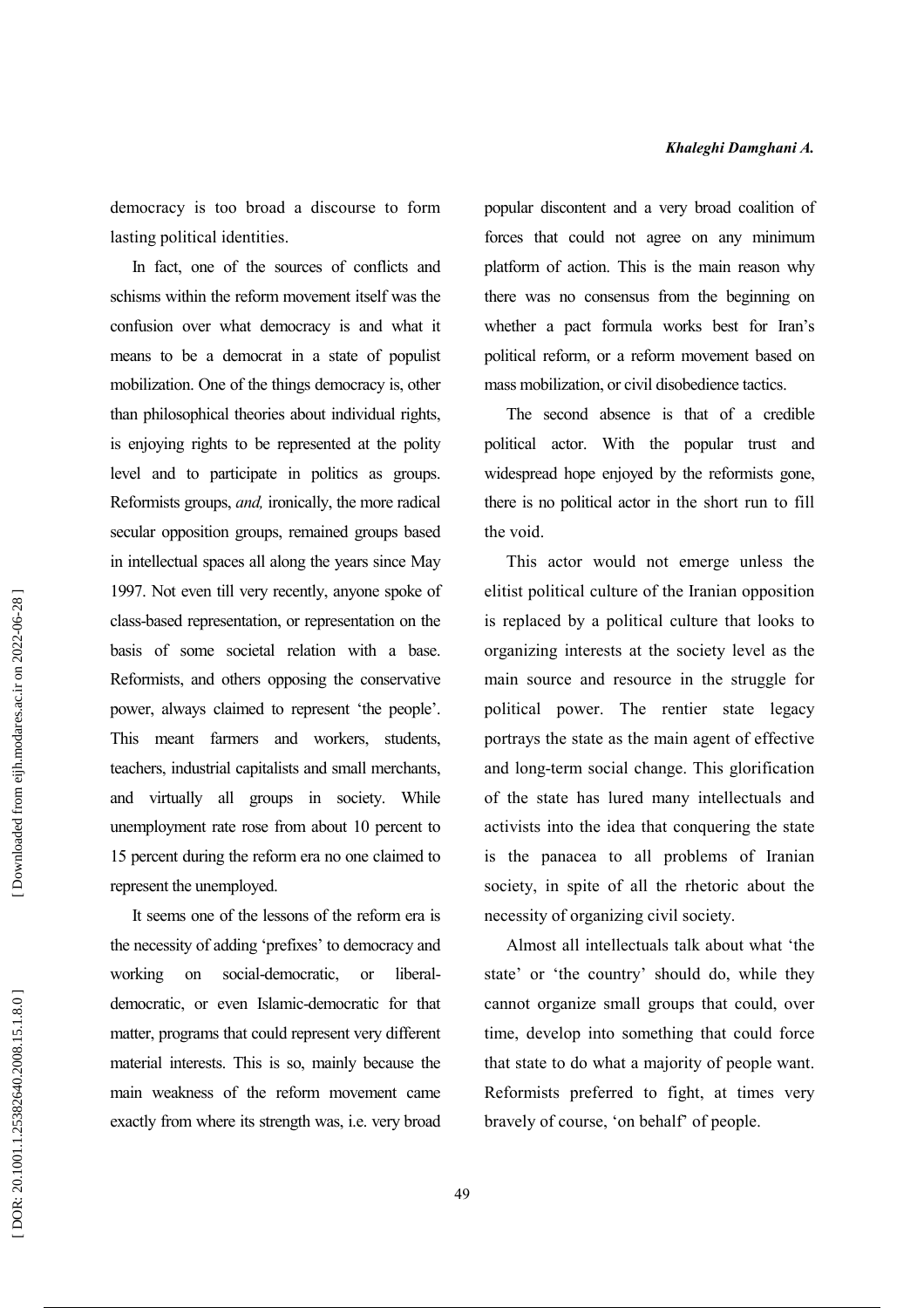In the absence of the two very important resources mentioned above, the third absence is the absence of 'political interest' on the side of large segments of the Iranian people especially the younger generations.

Perhaps another lesson to be learnt is that mobilization focused on strictly political issues cannot endure for ever. As Alberto Melucci has shown in his various works on social movements there is a link that connects everyday life to those more organized and visible forms of mobilization. Political identities start from an embryonic stage that is not seen through the lens of theories that focus on the polity level (Melucci, 1996).

This embryonic stage of development captures the everyday forms of resistance against the dominant political ideology. At this stage. identity construction relies heavily on the production of meanings, and on creating new symbols that challenge the hegemony of the dominant cultural models. Islamic Reformists and their secular counterparts have not been able to connect to this level of life in Iran. Nor have they focused on societal, group-interests that could form the basis of trade union or corporatist solidarities. Without the force of organized mobilization, the vacuum created by legitimation deficits has usually been filled by eruptions of mass, populist, participation followed by periods of apathy and despair.

The other point that many of Iranian reformists failed to note, but should be included in the discussions of the structuralists, is known under the heading of "alternative forces and the possibility of return (to power)," in the so-called "passage literature." Based on this, the legitimacy crisis by itself does not cause democratic reform; and as research has shown -and some emphasize it-- what guarantees the stability or instability of a regime is not its legitimacy or illegitimacy, but presence or absence of alternative forces and suitable structural conditions (Schmiter  $\mathcal{R}$ Donell, 1986:51, 52).

It was also clearly stated that "passage" is not a guaranteed process and can return to the previous state; and also even in case of success, its consequences depend on a combination of structural causes and behavior of engaged forces in this process and the configuration of forces at the beginning. It might be possible to represent these findings based on the kind of interaction among different forces and their strategies in a chart (See: Figure 1).

Some of the reformist believed that the reformism process is irreversible. In their opinion one can and should pass through this stage. This passage in its radical form included going beyond Khatami and even achieving a kind of non-religious republic. This approach could not choose a strategy that possesses operational capabilities in the area of social possibilities, but as a kind of division in the reformist front had a considerable effect on the train of events.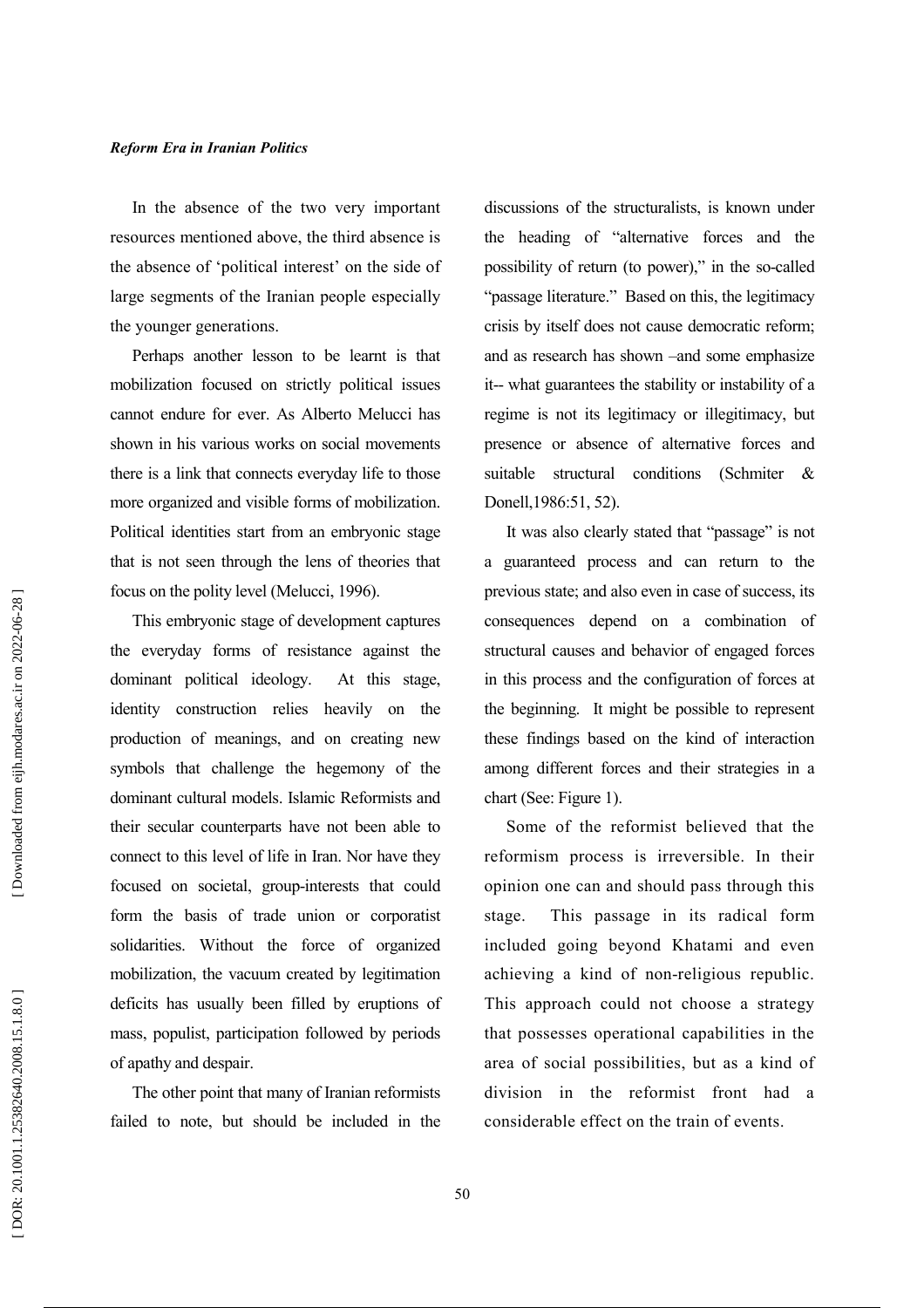#### **Notes**

1. For a list of items, factor structure and factor loadings see appendix 1.

#### Appendix

The following are some of the findings of the two waves of the National Survey of Values and Attitudes in Iran, conducted in 2001 and 2003. This is the best available source of data on public opinion in Iran after the revolution. Unfortunately, there were no such surveys conducted before the revolution. Results have been published as:

Office of National Projects, (2001 and 2003), Values and Attitudes of Iranians, 4 Vols. Tehran: Ministry of Culture and Islamic Guidance.

| Some people think that at the moment the rights of |                                                  |      |  |  |
|----------------------------------------------------|--------------------------------------------------|------|--|--|
|                                                    | people with no connections or money are ignored. |      |  |  |
| Do you agree or disagree? (percentages)            |                                                  |      |  |  |
|                                                    | 2003                                             | 2001 |  |  |
| Disagree                                           | 12.3                                             | 10.8 |  |  |
| Undecided                                          | 71                                               |      |  |  |
| Agree                                              | 80.6                                             | 82.3 |  |  |

|                                           | In your opinion, if someone's rights are   |       |  |
|-------------------------------------------|--------------------------------------------|-------|--|
|                                           | denied in this country, to what extent can |       |  |
| he/she get them back through legal means? |                                            |       |  |
|                                           | 2003                                       | 2001  |  |
| Very little                               | 44.1                                       | 311.1 |  |
| Undecided                                 | 40.8                                       | 19.7  |  |
| Very                                      | 15.1                                       | 49.1  |  |
| much                                      |                                            |       |  |

| In your opinion, to what extent does the law |                                            |      |  |  |
|----------------------------------------------|--------------------------------------------|------|--|--|
|                                              | apply equally to officials and to ordinary |      |  |  |
| people?                                      |                                            |      |  |  |
|                                              | 2003                                       | 2001 |  |  |
| Very little                                  | 60.4                                       | 55.4 |  |  |
| Somewhat                                     | 31.3                                       | 16.2 |  |  |
| Very<br>much                                 | 8.3                                        | 28.3 |  |  |

In your opinion, has the gap between the rich and the poor increased compared to 5 years ago, or decreased?

|           | 2003 | 2001 |
|-----------|------|------|
| Increased | 87.9 | 77.2 |
| Decreased | 74   | 14.3 |
| Hasn't    | 4.7  | 8.6  |
| changed   |      |      |

Do you think the gap between the rich and the poor will increase or decrease in the next 5 years?

|               | 2003 | 2001 |  |
|---------------|------|------|--|
| Will increase | 86.8 | 74.7 |  |
| Will          | 8.1  | 7.7  |  |
| decrease      |      |      |  |
| Won't         | 5.1  | 17.7 |  |
| change        |      |      |  |

## **Factor Analysis:**

The following tables are factor loading matrix for political- attitude items asked in the two waves of NSVA. (Extraction Method: Principal Axis Factoring. Rotation Method: Promax with Kaiser Normalization)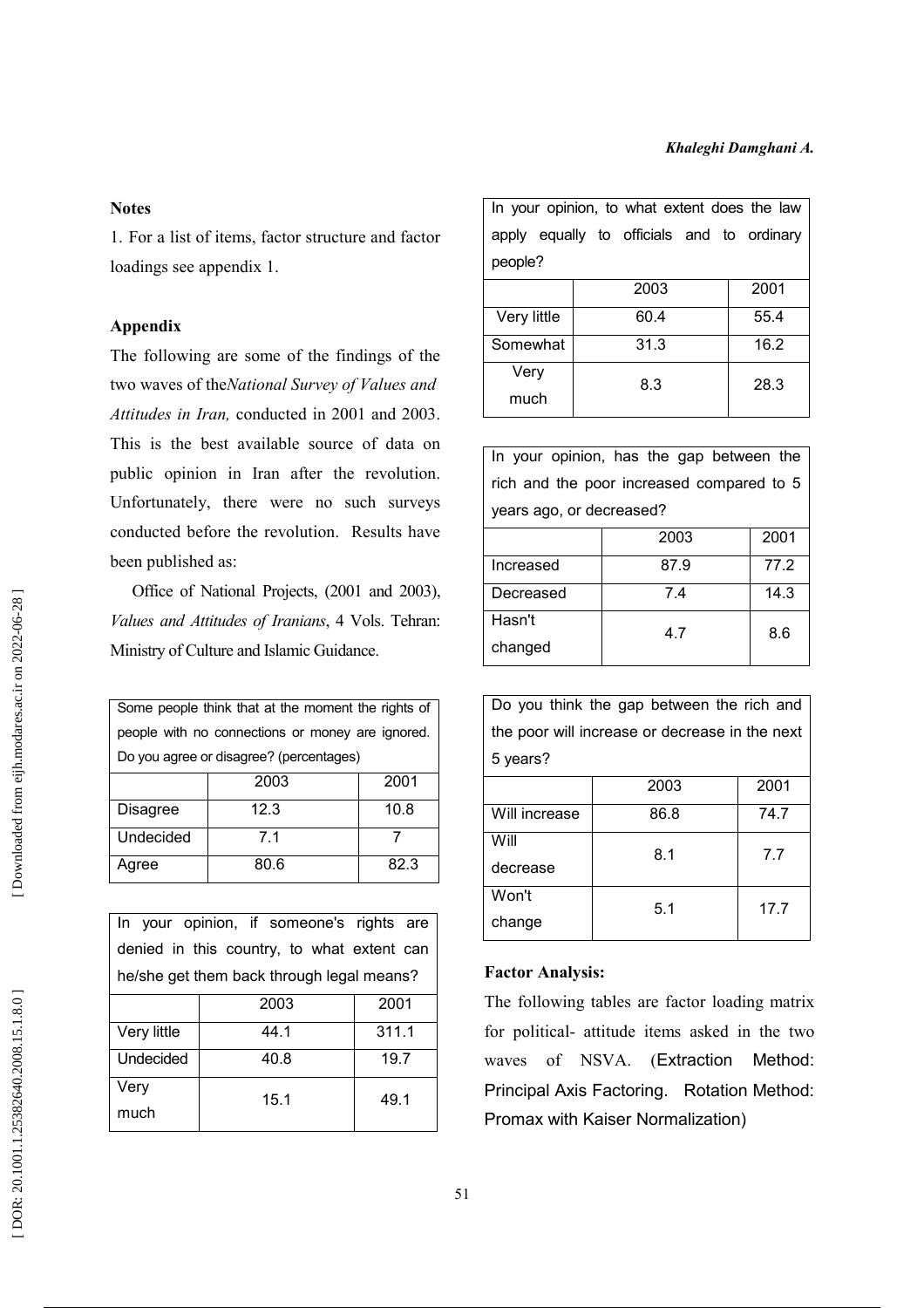|                                                   | Factor    |                |           |           |         |
|---------------------------------------------------|-----------|----------------|-----------|-----------|---------|
|                                                   | 1         | $\overline{2}$ | 3         | 4         | 5       |
| Can get your rights through law                   | .429      | .480           | .617      | .456      | .351    |
| Law the same for officials and<br>ordinary people | .411      | .464           | .714      | .434      | .329    |
| Government treats all the same                    | .443      | .497           | .693      | .459      | .295    |
| Government heeds public opinion                   | .544      | .636           | .575      | .530      | .243    |
| Rating gov success: security/order                | .528      | .519           | .481      | .695      | .217    |
| Rating gov success: welfare                       | .454      | .528           | .513      | .753      | .344    |
| Rating gov success: respecting law                | .549      | .566           | .576      | .792      | .313    |
| Rating gov success: defend freedom                | .463      | .637           | .498      | .606      | .249    |
| Respondent follows political news                 | 8.032E-02 | 7.168E-02      | 1.307E-02 | 9.202E-02 | $-.012$ |
| How much people can criticize<br>government       | .425      | .668           | .496      | .457      | .253    |
| Possibility of investment in economy              | .419      | .562           | .433      | .455      | .242    |
| Trust in government parliament                    | .787      | .551           | .492      | .522      | .227    |
| Trust in government state<br>broadcasting         | .656      | .642           | .499      | .461      | .238    |
| Trust in government ministry interior             | .829      | .534           | .485      | .500      | .215    |
| Trust in government judiciary                     | .760      | .701           | .610      | .520      | .278    |
| Trust in government ministry culture              | .643      | .360           | .351      | .379      | .153    |
| Trust in government guardian council              | .751      | .737           | .569      | .490      | .246    |
| No money no rights                                | .255      | .338           | .468      | .295      | .545    |
| Poor get poorer                                   | .199      | .249           | .338      | .269      | .793    |
| No meritocracy                                    | .206      | .267           | .389      | .220      | .333    |
| No high posts for ordinary people                 | .174      | .242           | .340      | .181      | .305    |
| Poor rich GAP in 5YRS                             | .188      | .201           | .268      | .233      | .484    |
| Limits of legal party activity                    | .383      | .633           | .394      | .388      | .186    |

# Structure Matrix and Factor loadings for political legitimacy, NSVA1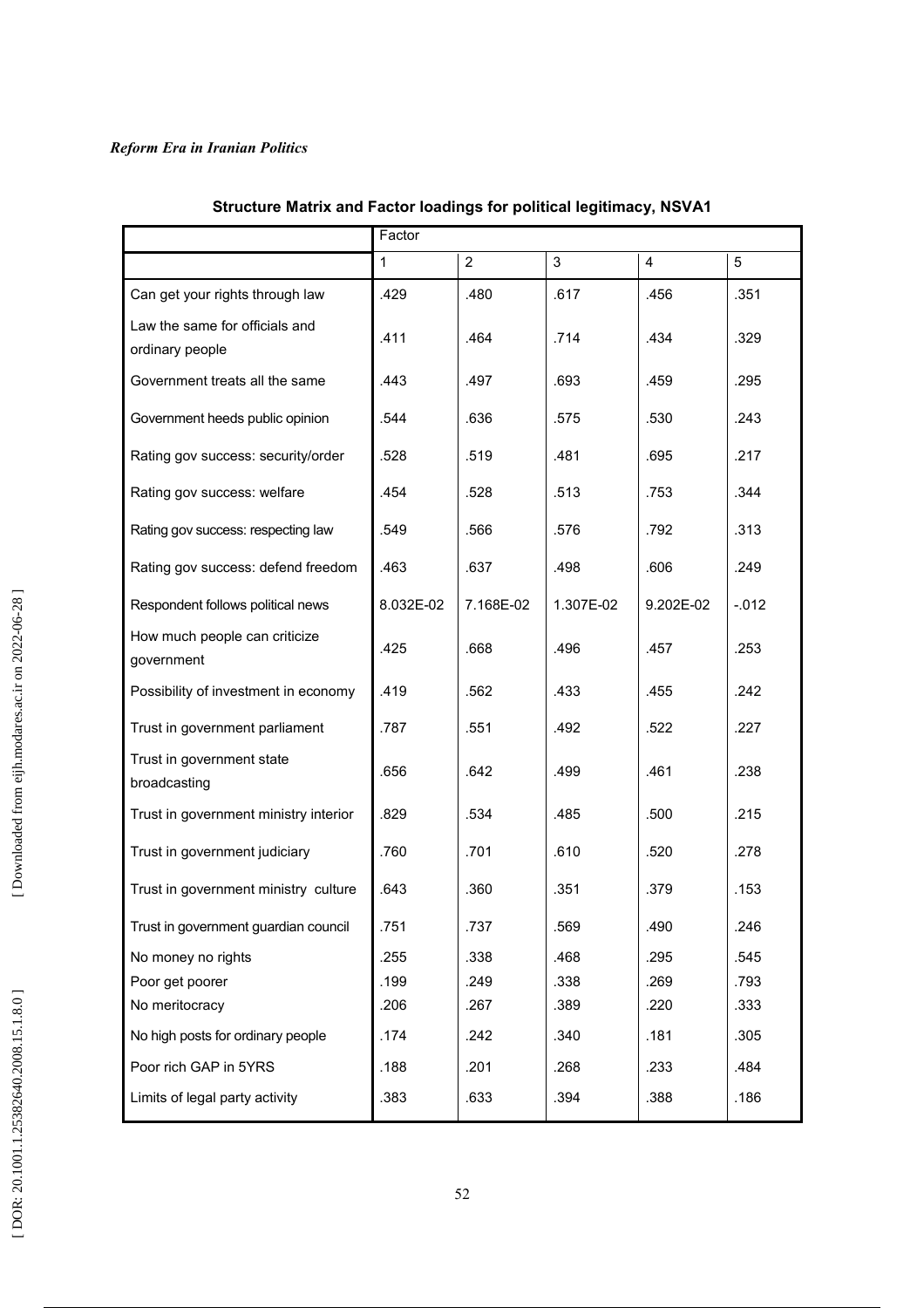**References** 

- [1] Abdie, A. (2003), "Exodus from the State," in Saeed Hajjarian et al. Reform against Reform; a Critical Dialogue, Tehran: Tarh-e N-o.Pp.77-81.
- [2] Abdie, A. and Ali Rezaei (1998), The New Choice: A Sociological Analysis of the May 1997 Presidential Election, Tehran: Tarh-e N-o Publishers.
- Akbar, (2002),  $[3]$  Ganji, *The* Republican Manifesto. Published online at: www. Gooya.com
- [4] Huntington Samuel P (1984), "Will More countries become Democratic?" Political Science Ouarterly, vol. 99, No 2, (Summer).
- [5] Kadivar, M. (1998), Theories of Islamic Governmen, Tehran: Ney Publishing Company
- [6] Lipset Seymour Martin (1985), "Some Social Requisites of Democracy; Economic Development and Political Legitimacy" American Political Science Review, P. 53 (March).
- [7] Management and Planning Organization,  $(2004),$ Foundations Theoretical and Documents of the Fourth Development Plan, Tehran: Management and Planning Organization Publications.
- [8] McSweeney and Tempest, C., (1993), "The Political Science of Democratic Transitions in Eastern Europe." Political Studies, XLI: 408-419.
- [9] Melucci, Alberto (1996), Challenging Codes: Collective Action in the Information Age, Camb. : Camb. Uni. Press.
- [10] O'Donnell, G., P. Schmitter, (1986), Transitions from Authoritarian Rule; Tentative Conclusions about Uncertain Democracies, Baltimore: The John Hopkins University Press.
- [11] Prezeworski, A. (1986), "Some Problems in the Study of the Transition to Democracy," in Guillermo O'Donnell et al. (eds.) Transitions from Authoritarian Rule: Comparative Perspectives, Baltimore: The John Hopkins **University Press.**
- [12] Rabiee, A. (1991), Sociology of the Transformation of Values: A Study of the Electoral Behavior in the May 1997 Presidential Election, Tehran: Farhang va Andish-e Publishers.
- [13] Rezaei, Ali. (2003), "The Last Efforts of Iran's Reformists," Middle East Report, spring 2003 (203).
- [14] Soroush, A. (1991), Knowing the Secrets, **Intellectualism** and Practicing Religion. Tehran: Serat Cultural Institute.
- [15] (1993), Thicker Than Ideology, Tehran: Serat Cultural Institue.
- "Paths  $[16]$ Stepan,  $A$ .  $(1986)$ , toward Redemocratization: Theoretical and Comparative Considerations," in Guillermo O'Donnell et al. (eds.) Transitions from Authoritarian Rule: Comparative Perspectives, Baltimore: The John Hopkins University Press.